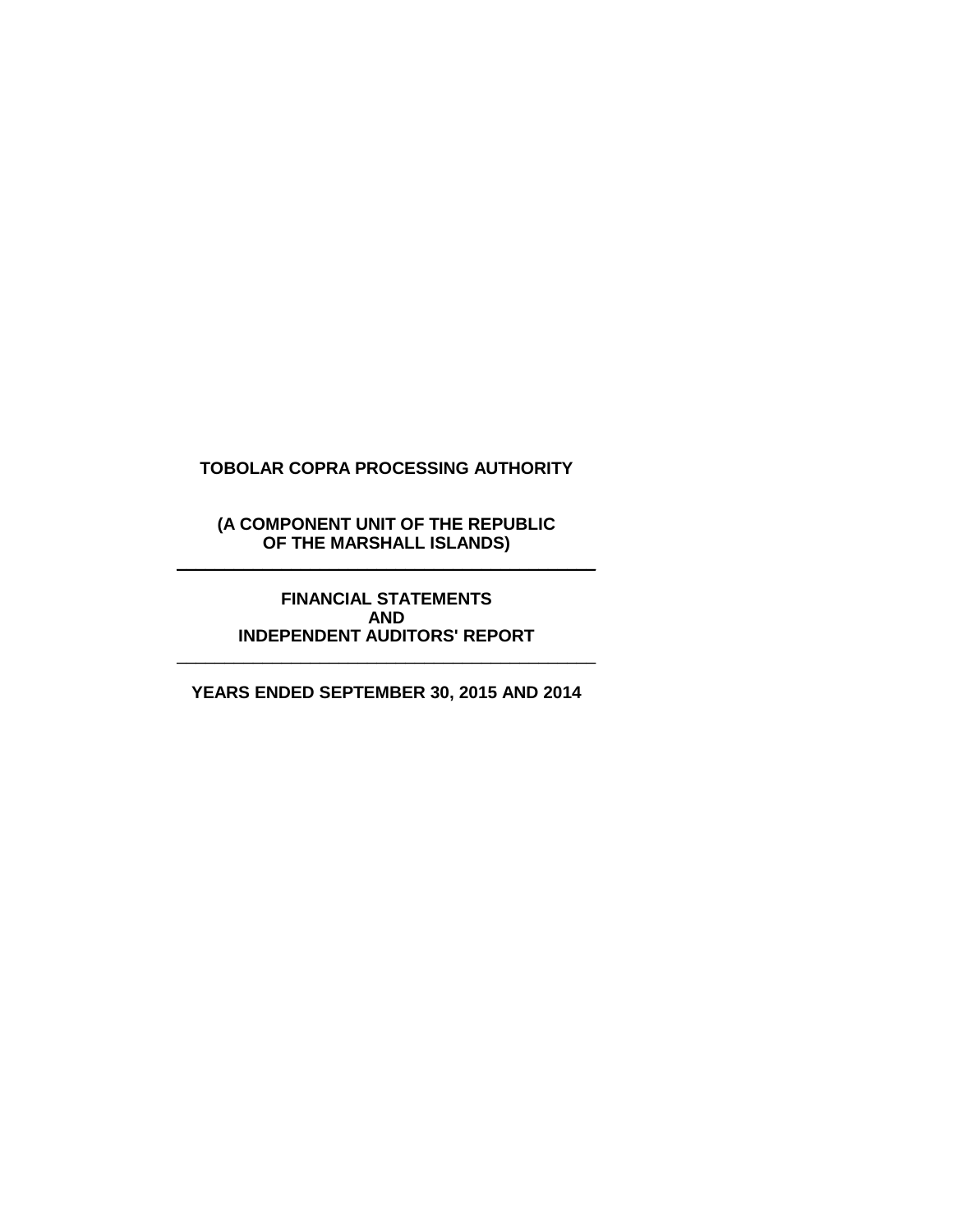# Years Ended September 30, 2015 and 2014 Table of Contents

|      |                                                                                                                                                                                                                                    | Page No.                 |
|------|------------------------------------------------------------------------------------------------------------------------------------------------------------------------------------------------------------------------------------|--------------------------|
| L.   | INDEPENDENT AUDITORS' REPORT                                                                                                                                                                                                       |                          |
| Ш.   | MANAGEMENT'S DISCUSSION AND ANALYSIS                                                                                                                                                                                               | 3                        |
| III. | <b>FINANCIAL STATEMENTS</b>                                                                                                                                                                                                        |                          |
|      | <b>Statements of Net Position</b><br>Statements of Revenues, Expenses and Changes in Net Position<br><b>Statements of Cash Flows</b><br><b>Notes to Financial Statements</b>                                                       | 7<br>$\frac{8}{9}$<br>10 |
| IV.  | INDEPENDENT AUDITORS' REPORT ON COMPLIANCE WITH<br><b>LAWS AND REGULATIONS</b>                                                                                                                                                     |                          |
|      | Independent Auditors' Report on Internal Control Over Financial<br>Reporting and on Compliance and Other Matters Based on an<br>Audit of Financial Statements Performed in Accordance with<br><b>Government Auditing Standards</b> | 20                       |
|      | Schedule of Findings and Responses                                                                                                                                                                                                 | 22                       |
|      | Unresolved Prior Year Findings                                                                                                                                                                                                     | 28                       |
|      |                                                                                                                                                                                                                                    |                          |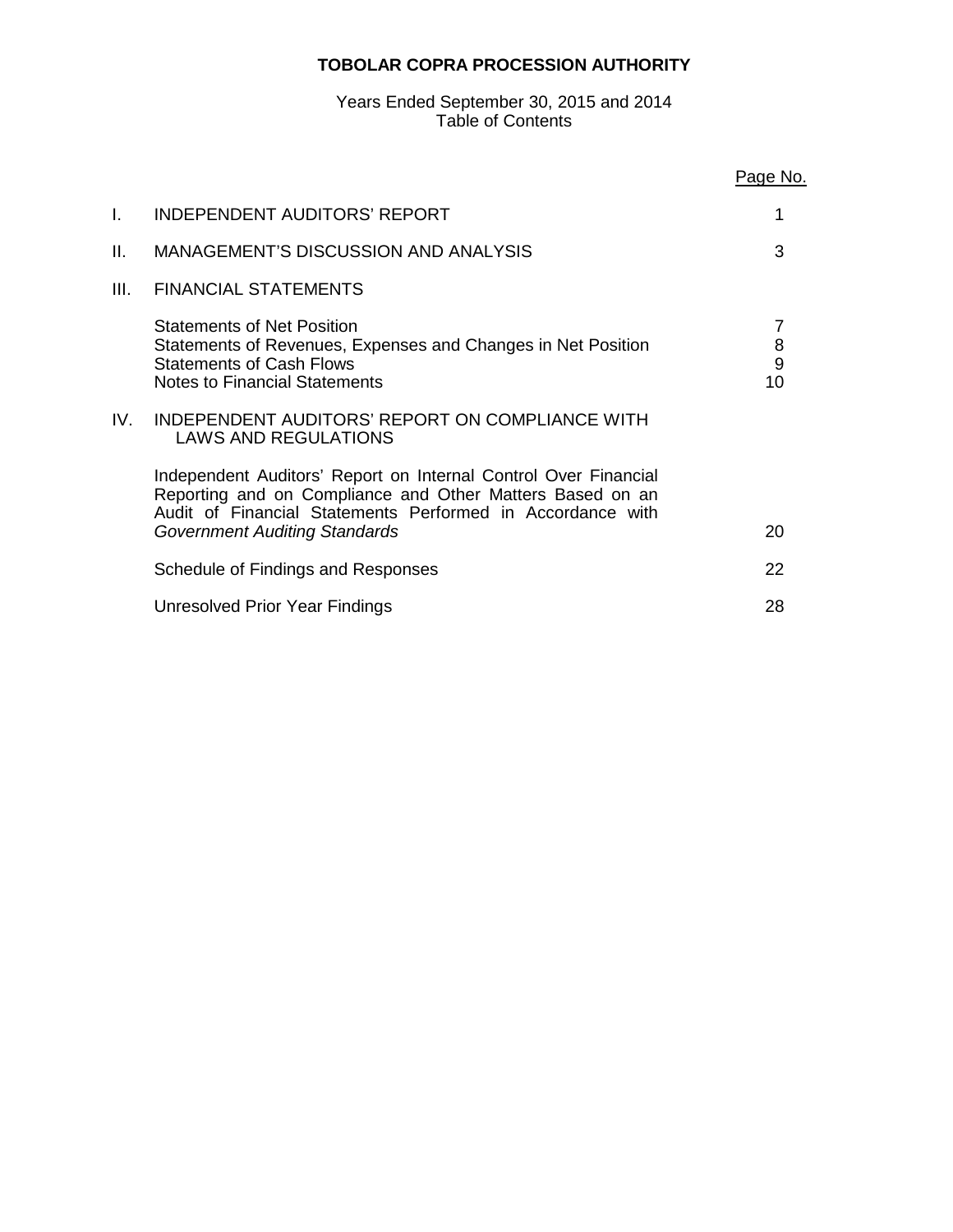

Deloitte & Touche LLP 361 South Marine Corps Drive Tamuning, GU 96913-3911 USA

Tel: (671)646-3884 Fax: (671)649-4932 www.deloitte.com

# **INDEPENDENT AUDITORS' REPORT**

Board of Directors Tobolar Copra Processing Authority:

## **Report on the Financial Statements**

We have audited the accompanying financial statements of Tobolar Copra Processing Authority (the Authority), a component unit of the Republic of the Marshall Islands, which comprise the statements of net position as of September 30, 2015 and 2014, and the related statements of revenues, expenses and changes in net position and of cash flows for the years then ended, and the related notes to the financial statements.

## *Management's Responsibility for the Financial Statements*

Management is responsible for the preparation and fair presentation of these financial statements in accordance with accounting principles generally accepted in the United States of America; this includes the design, implementation, and maintenance of internal control relevant to the preparation and fair presentation of financial statements that are free from material misstatement, whether due to fraud or error.

## *Auditors' Responsibility*

Our responsibility is to express an opinion on these financial statements based on our audits. We conducted our audits in accordance with auditing standards generally accepted in the United States of America and the standards applicable to financial audits contained in *Government Auditing Standards,* issued by the Comptroller General of the United States. Those standards require that we plan and perform the audit to obtain reasonable assurance about whether the financial statements are free from material misstatement.

An audit involves performing procedures to obtain audit evidence about the amounts and disclosures in the financial statements. The procedures selected depend on the auditor's judgment, including the assessment of the risks of material misstatement of the financial statements, whether due to fraud or error. In making those risk assessments, the auditor considers internal control relevant to the entity's preparation and fair presentation of the financial statements in order to design audit procedures that are appropriate in the circumstances, but not for the purpose of expressing an opinion on the effectiveness of the entity's internal control. Accordingly, we express no such opinion. An audit also includes evaluating the appropriateness of accounting policies used and the reasonableness of significant accounting estimates made by management, as well as evaluating the overall presentation of the financial statements.

We believe that the audit evidence we have obtained is sufficient and appropriate to provide a basis for our audit opinion.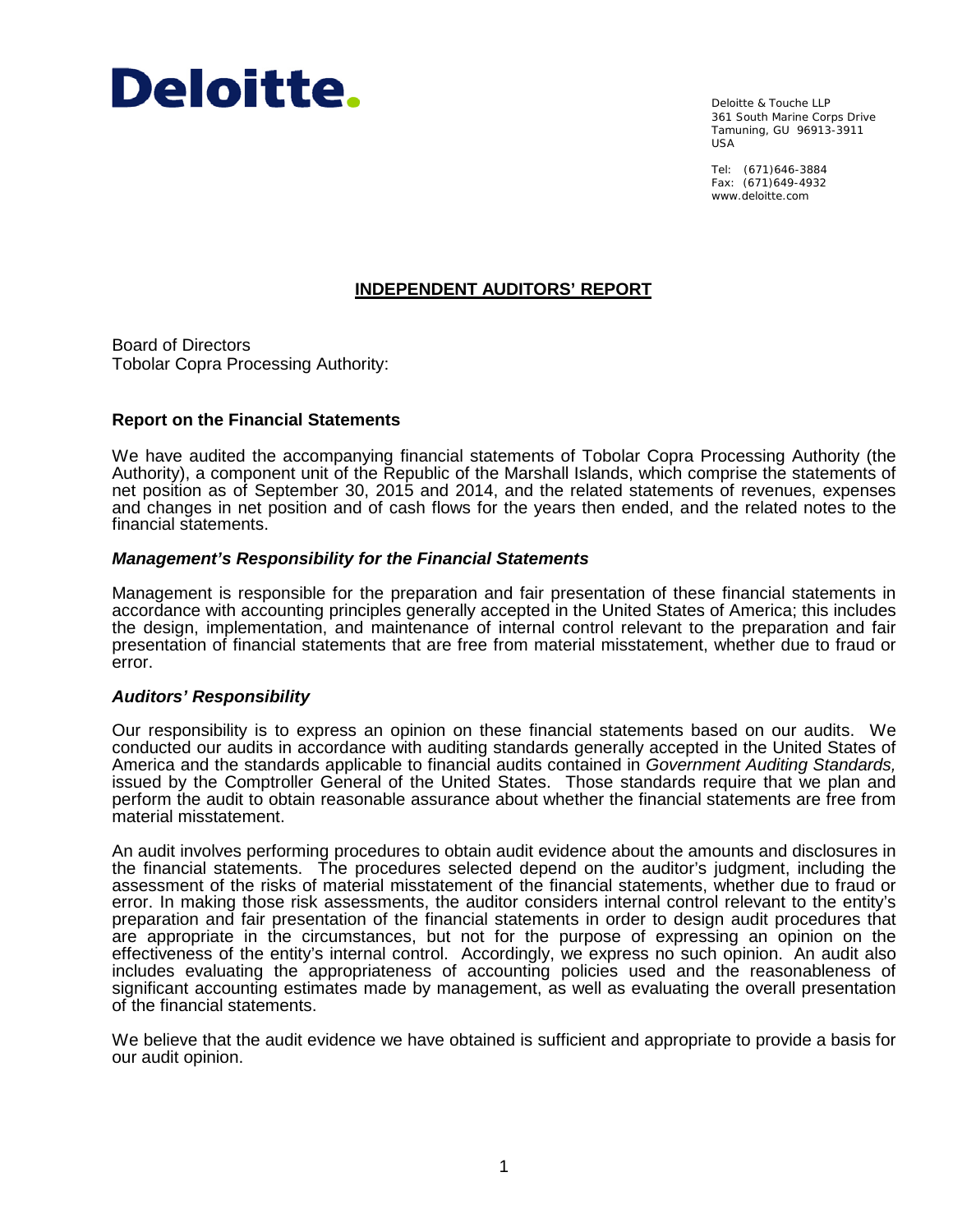# *Opinion*

In our opinion, the financial statements referred to above present fairly, in all material respects, the financial position of Tobolar Copra Processing Authority as of September 30, 2015 and 2014, and the results of its operations and its cash flows for the years then ended in accordance with accounting principles generally accepted in the United States of America.

## *Emphasis-of-Matter*

### *Going Concern*

The accompanying financial statements have been prepared assuming that the Authority will continue as a going concern. As discussed in Note 12 to the financial statements, the Authority's recurring losses from operations and deficient net position raise substantial doubt about its ability to continue as a going concern. Management's plans concerning these matters are also discussed in Note 12 to the financial statements. The financial statements do not include any adjustments that might result from the outcome of this uncertainty. Our opinion is not modified with respect to this matter.

## *Other Matters*

### *Required Supplementary Information*

Accounting principles generally accepted in the United States of America require that the management's discussion and analysis on pages 3 to 6 be presented to supplement the financial statements. Such information, although not a part of the financial statements, is required by the Governmental Accounting Standards Board who considers it to be an essential part of financial reporting for placing the financial statements in an appropriate operational, economic, or historical context. We have applied certain limited procedures to the required supplementary information in accordance with auditing standards generally accepted in the United States of America, which consisted of inquiries of management about the methods of preparing the information and comparing the information for consistency with management's responses to our inquiries, the financial statements, and other knowledge we obtained during our audit of the financial statements. We do not express an opinion or provide any assurance on the information because the limited procedures do not provide us with sufficient evidence to express an opinion or provide any assurance.

## **Other Reporting Required by** *Government Auditing Standards*

In accordance with *Government Auditing Standards*, we have also issued our report dated May 31, 2016, on our consideration of the Authority's internal control over financial reporting and on our tests of its compliance with certain provisions of laws, regulations, contracts, and grant agreements and other matters. The purpose of that report is to describe the scope of our testing of internal control over financial reporting and compliance and the results of that testing, and not to provide an opinion on internal control over financial reporting or on compliance. That report is an integral part of an audit performed in accordance with *Government Auditing Standards* in considering the Authority's internal control over financial reporting and compliance.

beloit NachellP

May 31, 2016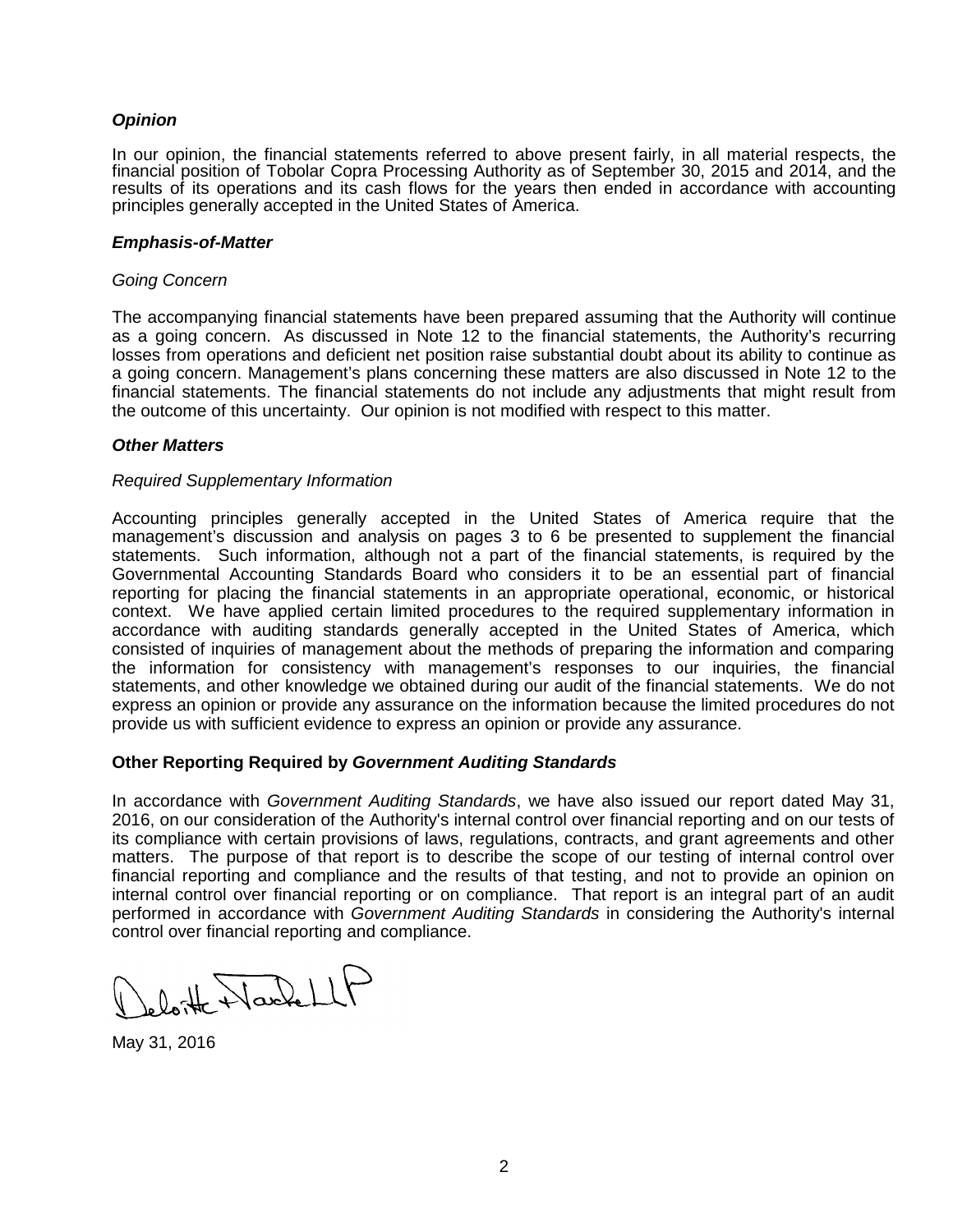Management's Discussion and Analysis September 30, 2015 and 2014

This section of the Tobolar Copra Processing Authority (TCPA) annual financial report presents our discussion and analysis of TCPA's financial performance during the fiscal year ended September 30, 2015. Please read it in conjunction with the financial statements which follow this section.

## **FINANCIAL HIGHLIGHTS**

TCPA's net position decreased by \$915,863 or 162% from \$566,536 in 2014 to a net deficit position of \$349,327 in 2015 due to losses from operations. Losses incurred in 2015 are attributed mainly to two (2) factors:

- 1. Increase in cost of goods of \$332,691 or 8%, and
- 2. Increase in non-operating expense of \$58,569 or 81% from the previous year.

Gross loss increased due to significant increase in cost of goods sold. This is mainly due to a two (2) cent increase in the price of copra that was implemented in April 2015. TCPA experienced an improvement in crude oil sales for 2015, but the minimal increase was offset by a decrease in copra meal orders that resulted in reduced revenue compared to previous year.

On the operating expense side, general and administrative expenses decreased by \$84,300 or 10% from \$868,490 in 2014 to \$784,190 in 2015. This decrease was primarily due to the absence of recognition of a provision for bad debts in the current year compared to \$170,093 recognized in the prior year.

Net non-operating revenues increased by \$251,303 or 19% from \$1,337,852 in 2014 to \$1,589,155 in 2015. Such increase is attributed to the \$150,000 copra subsidy increase granted to TCPA in the  $3<sup>rd</sup>$ quarter and the regular additional subsidy received in the  $4<sup>th</sup>$  quarter of 2015. Operating subsidies are sourced through the Republic of the Marshall Islands (RepMar) General Fund and from ROC Taiwan.

## **FINANCIAL ANALYSIS**

The Statement of Net Position and the Statement of Revenues, Expenses and Changes in Net Position provide an indication of TCPA's financial condition. TCPA's net position reflect the difference between assets and liabilities. An increase in net position over time typically indicates an improvement in financial condition.

A summary of TCPA's Statement of Net Position is presented below:

|                                    | 2015            |    | 2014      |     | 2013      |
|------------------------------------|-----------------|----|-----------|-----|-----------|
| Current and other assets           | \$<br>1,032,310 | \$ | 1,103,675 | \$  | 1,043,471 |
| Capital assets                     | 1,319,531       |    | 1,426,470 |     | 1,235,487 |
| <b>Total assets</b>                | \$<br>2,351,841 | \$ | 2,530,145 | \$. | 2,278,958 |
|                                    |                 |    |           |     |           |
| Current and other liabilities      | \$<br>2,419,926 | S  | 1,674,441 |     | 482.566   |
| Long-term debt                     | 281,242         |    | 289,168   |     | 300,000   |
| <b>Total liabilities</b>           | 2,701,168       |    | 1,963,609 |     | 782,566   |
| Net position                       | (349, 327)      |    | 566,536   |     | 1,496,392 |
| Total liabilities and net position | \$<br>2,351,841 | \$ | 2,530,145 |     | 2,278,958 |

As indicated above, total assets decreased by \$178,304 or 7% from \$2,530,145 in 2014 to \$2,351,841 in 2015. Current and other assets decreased by \$71,365 or 6% from \$1,103,675 in 2014 to \$1,032,310 in 2015. In addition, capital assets decreased by \$106,939 or 7% from \$1,426,470 in 2014 to \$1,319,531 in 2015 due to depreciation.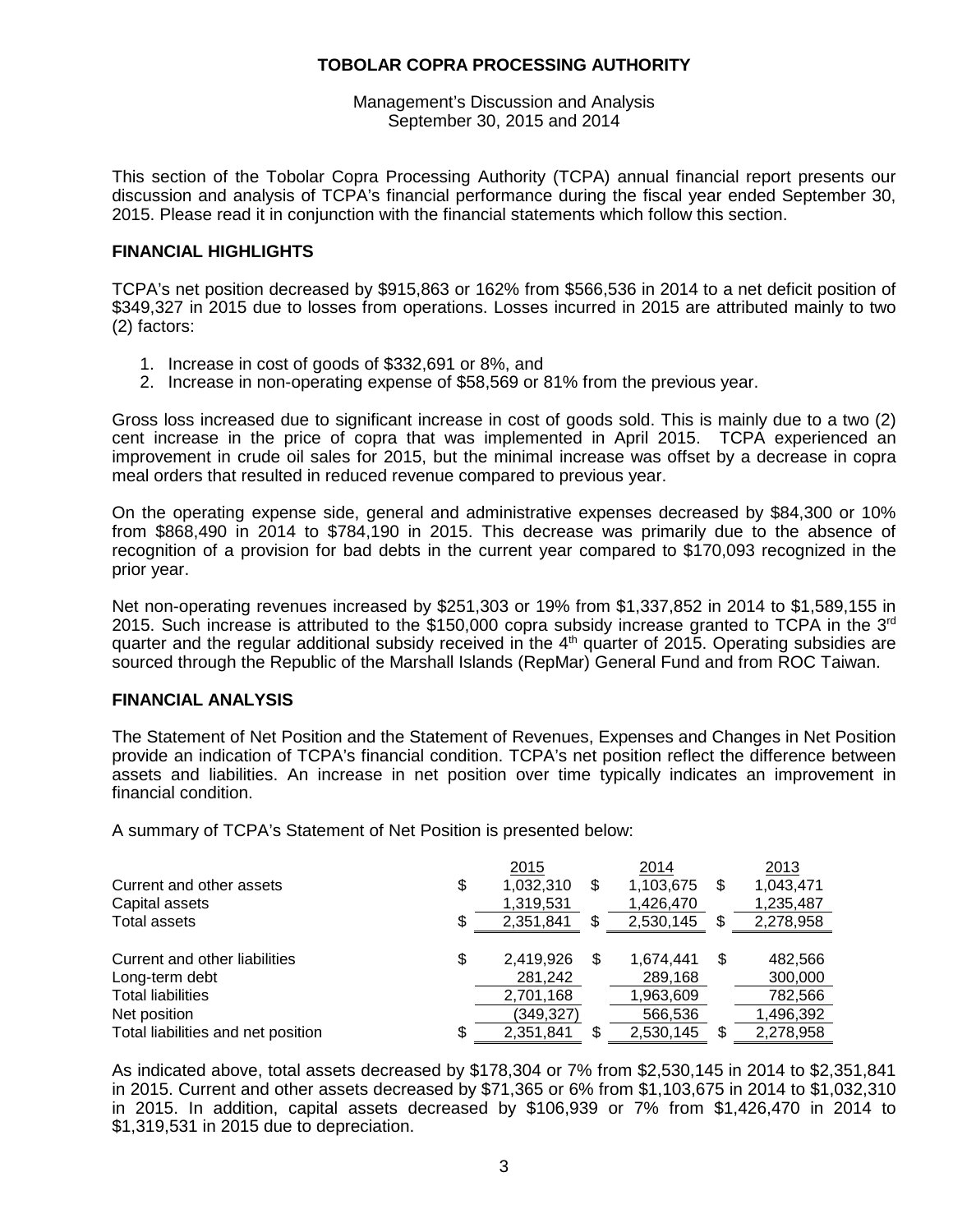# **TOBOLAR COPRA PROCESSING PLANT, INC.**

Management's Discussion and Analysis September 30, 2015 and 2014

Total liabilities increased by \$737,559 or 38% from \$1,963,609 in 2014 to \$2,701,168 in 2015. Among the major contributors to the increase are the bank line of credit and short-term borrowings from Bank of Marshall Islands, unearned revenue from grants and accrued interest on bank loans.

A summary of TCPA's Statement of Revenues, Expenses and Changes in Net Position is presented below:

|                                   | 2015             |   | 2014       | 2013        |
|-----------------------------------|------------------|---|------------|-------------|
| Revenues:                         |                  |   |            |             |
| Operating revenues                | \$<br>2,978,691  | S | 2,967,610  | 3,509,449   |
| Non-operating revenues and grants | 1,720,272        |   | 1,410,400  | 1,252,544   |
| Total revenues                    | 4,698,963        |   | 4,378,010  | 4,761,993   |
|                                   |                  |   |            |             |
| Expenses:                         |                  |   |            |             |
| Operating expenses                | 5,483,709        |   | 5,235,318  | 6,476,668   |
| Non-operating expenses            | 131,117          |   | 72,548     | 112,609     |
| Total expenses                    | 5,614,826        |   | 5,307,866  | 6,589,277   |
| Change in net position            | \$<br>(915, 863) | S | (929, 856) | (1,827,284) |

The Statement of Revenues, Expenses, and Changes in Net Position identifies the various revenue and expense items that affect net position. As indicated above, TCPA's total revenue increased by \$320,953 or 7% from the \$4,378,010 in 2014 to \$4,698,963 in 2015. Such increase is attributed to the additional subsidy received for the year.

The graph below shows the major components of operating revenues for 2015 compared to 2014 and  $2013:$ 

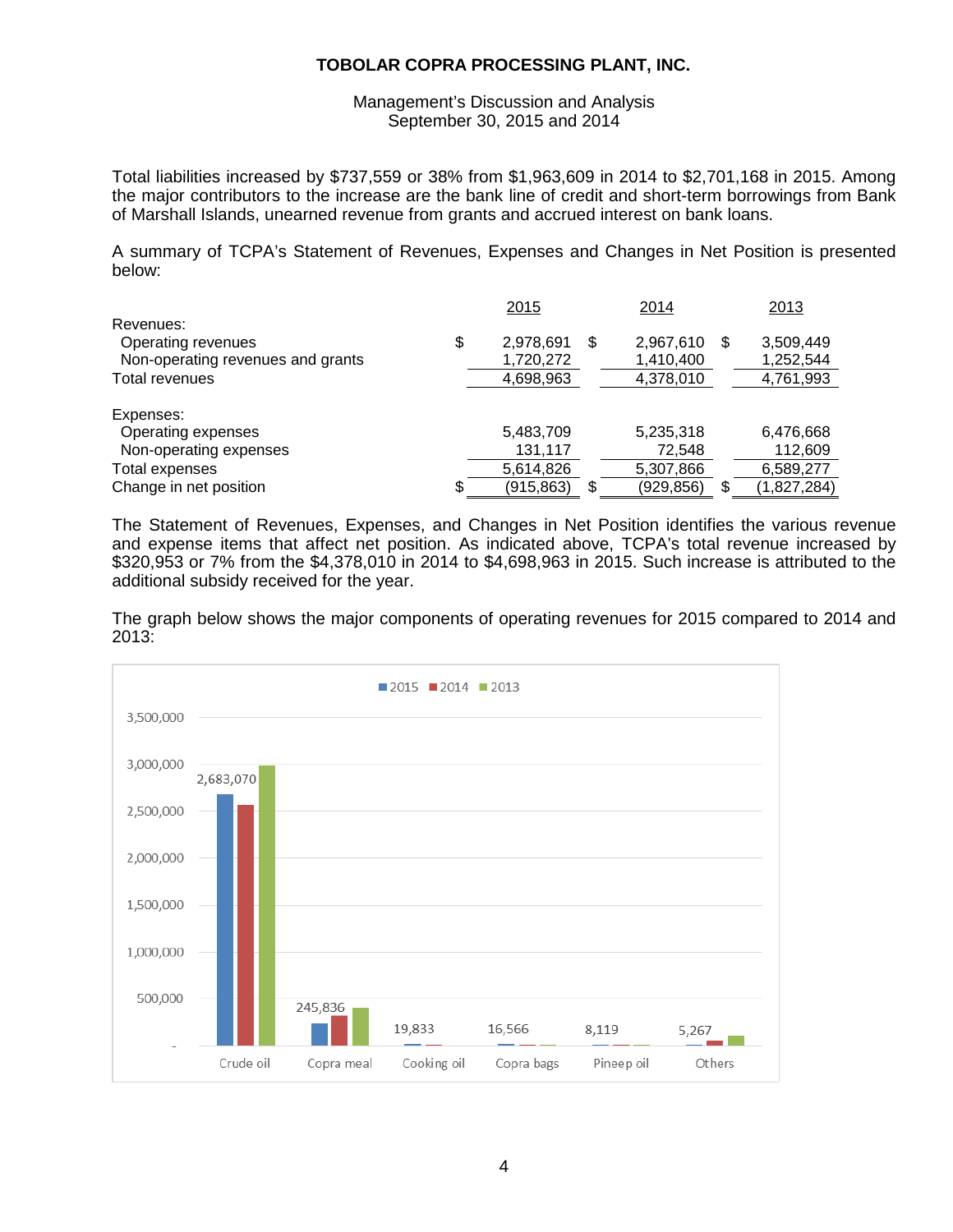# **TOBOLAR COPRA PROCESSING PLANT, INC.**

Management's Discussion and Analysis September 30, 2015 and 2014

On the expense side, operating expenses increased by \$248,391 or 5% from \$5,235,318 in 2014 to \$5,483,709 in 2015. The increase is attributed to cost of sales brought about by the increase in the price of copra that was implemented since April 2015.

The graph below shows the major components of operating expenses for 2015 as compared to 2014 and 2013.



Management's Discussion and Analysis for the year ended September 30, 2014 is set forth in the Authority's report on the audit of financial statements, which is dated July 9, 2015. That discussion and analysis explains the major factors impacting the 2014 financial statements and can be obtained from the Authority's General Manager via the contact information below.

## **CAPITAL ASSETS AND DEBT**

Net capital assets decreased by \$106,939 or 7% from \$1,426,470 in 2014 to \$1,319,531 in 2015 on account of depreciation. The decrease in construction in progress is attributed to the completion of our Woja refinery plant that was reclassified to buildings in May 2015.

|                                      | 2015            |    | 2014        | 2013        |
|--------------------------------------|-----------------|----|-------------|-------------|
| Capital assets:                      |                 |    |             |             |
| Buildings and leasehold improvements | \$<br>2,502,598 | \$ | 2,101,777   | 2,097,433   |
| Equipment                            | 3,059,194       |    | 3,032,445   | 2,765,259   |
| Furniture and fixture                | 98,028          |    | 94,890      | 90,693      |
|                                      | 5,659,820       |    | 5,229,112   | 4,953,385   |
| Less accumulated depreciation        | (4,366,429)     |    | (4,048,262) | (3,749,262) |
|                                      | 1,293,391       |    | 1,180,850   | 1,204,123   |
| Construction in progress             | 26,140          |    | 245,620     | 31,364      |
|                                      | \$<br>1,319,531 | S  | 1,426,470   | 1,235,487   |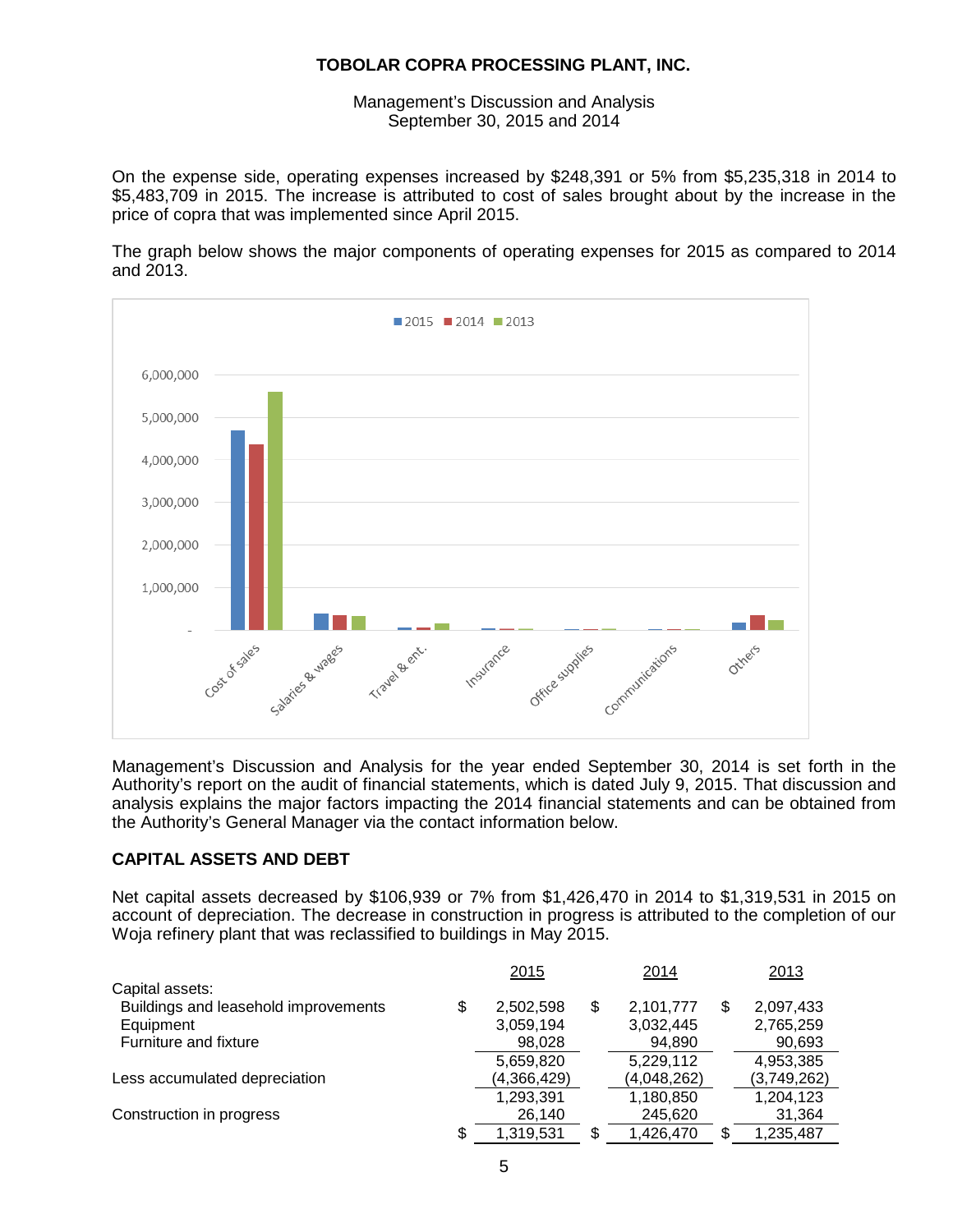# **TOBOLAR COPRA PROCESSING PLANT, INC.**

Management's Discussion and Analysis September 30, 2015 and 2014

Please refer to note 4 of the accompanying financial statements for additional information regarding capital assets.

During 2013, TCPA obtained a loan from the Pacific Islands Development Bank of \$300,000 for the purpose of financing certain capital expenditures. In addition, TCPA utilized a bank credit line of \$1,700,000 in 2015 and 2014 for the purpose of funding the purchase of copra from producers. Please refer to notes 6 and 7 of the accompanying financial statements for additional information regarding TCPA's debt.

# **ECONOMIC FACTOR'S AND NEXT YEAR'S RATES**

The following factors were considered in preparing TCPA's budget for fiscal year 2016.

- 1. A rise in revenue is expected from the diversified product like VCO, bio fuel, soap, cooking oil and bottled oil to cover up the unforeseen consistency of the CNO price in the world market.
- 2. Additional revenue will be expected from other diversified products including income from shipping/freight from our Tobolar ships, profit from outer island sales of merchandise and savings in buying fee and stevedoring from use of own vessel.
- 3. An increase in production is expected for cooking oil and bio fuel to be contributed by our new refinery projects.
- 4. REPMAR will maintain the \$1,850,000 copra subsidy to help stabilize the price of copra.
- 5. A contingency plan is being set that if the crude oil price drops to \$650 M/T, copra price needs to be reduced by about \$0.14. We expect that the government subsidy will help offset whatever loss anticipated for the said decrease in price.

## **ADDITIONAL FINANCIAL INFORMATION**

This discussion and analysis is designed to provide the Authority's customers and other interested parties with an overview of the Authority's financial operations and financial condition. Should the reader have questions regarding the information included in this report or wish to request additional information, please contact the Tobolar Copra Processing Authority General Manager at P.O. Box G, Majuro MH 96960.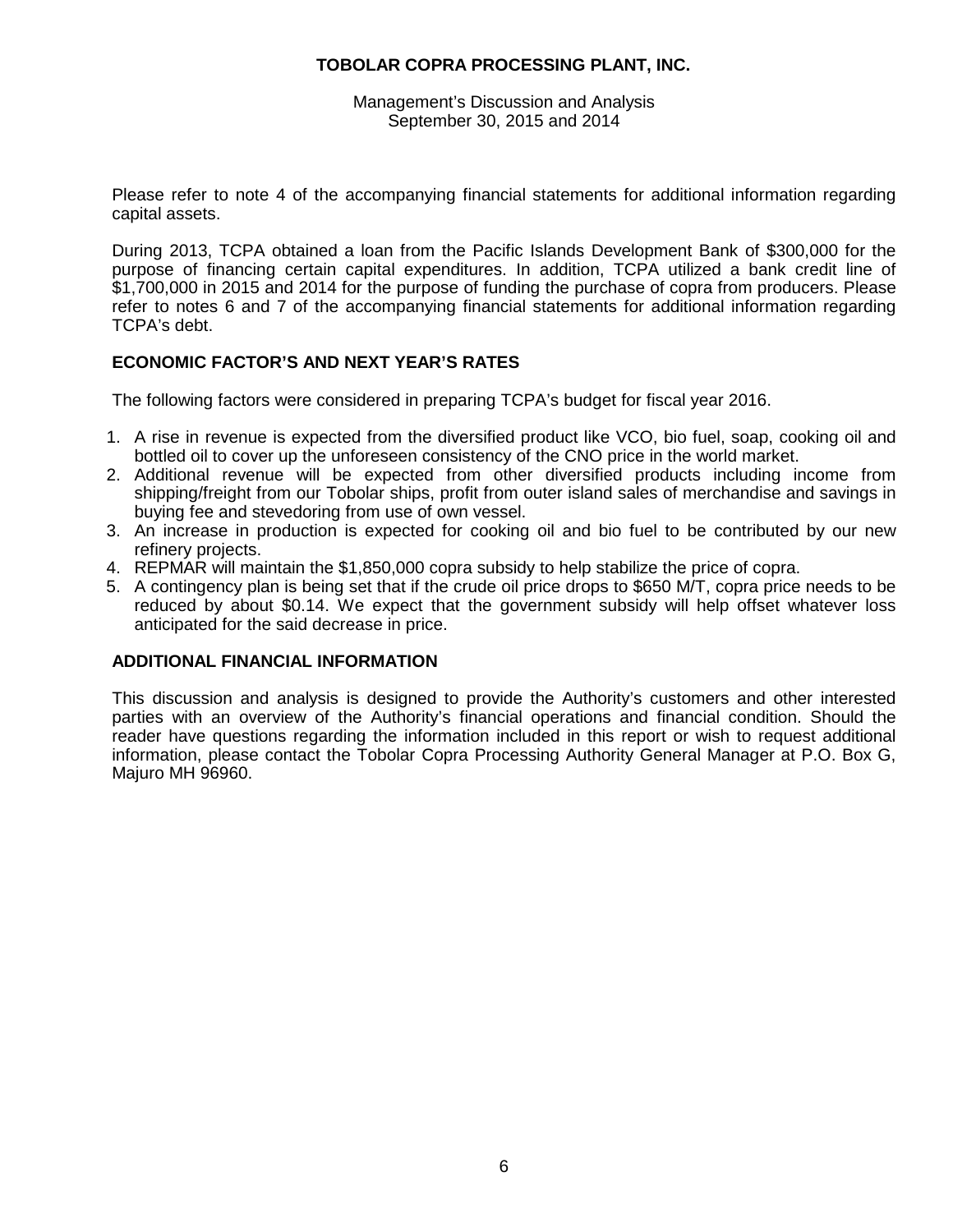# Statements of Net Position September 30, 2015 and 2014

| <b>ASSETS</b>                                    |    | 2015                | 2014                 |
|--------------------------------------------------|----|---------------------|----------------------|
| Current assets:                                  |    |                     |                      |
| Cash and cash equivalents                        | \$ | 4,066 \$            | 50,783               |
| Time certificate of deposit                      |    | 106,584             | 105,281              |
| Receivables:                                     |    |                     |                      |
| Trade                                            |    | 390,267             | 353,607              |
| <b>Affiliates</b>                                |    | 90,670              | 62,581               |
| Employees                                        |    | 14,111              | 15,170               |
| Advances to suppliers and copra buyers           |    | 203,421             | 50,000               |
|                                                  |    | 698,469             | 481,358              |
| Allowance for doubtful accounts                  |    | (368, 024)          | (368, 024)           |
|                                                  |    | 330,445             | 113,334              |
| Inventories                                      |    | 520,658             | 830,506              |
| Current portion of prepaid drydocking            |    | 22,869              |                      |
| Prepayment and deposits                          |    | 1,950               | 3,771                |
| <b>Total current assets</b>                      |    | 986,572             | 1,103,675            |
| Noncurrent assets:                               |    |                     |                      |
| Prepaid drydocking, net of current portion       |    | 45,738              |                      |
| Capital assets:<br>Nondepreciable capital assets |    |                     |                      |
| Capital assets, net of accumulated depreciation  |    | 26,140<br>1,293,391 | 245,620<br>1,180,850 |
| <b>Total noncurrent assets</b>                   |    | 1,365,269           |                      |
|                                                  |    |                     | 1,426,470            |
|                                                  | \$ | 2,351,841<br>\$     | 2,530,145            |
| <b>LIABILITIES AND NET POSITION</b>              |    |                     |                      |
| Liabilities:                                     |    |                     |                      |
| Bank overdraft                                   | \$ | 23,018 \$           | 72,103               |
| Short-term borrowings                            |    | 1,794,327           | 1,000,066            |
| Current portion of long-term debt                |    | 13,069              | 12,052               |
| Accounts payable                                 |    | 295,257             | 320,420              |
| Payable to affiliates                            |    | 211,925             | 165,363              |
| Other accrued liabilities                        |    | 95,399              | 116,489              |
| <b>Total current liabilities</b>                 |    | 2,432,995           | 1,686,493            |
| Long-term debt, net of current portion           |    | 268,173             | 277,116              |
| <b>Total liabilities</b>                         |    | 2,701,168           | 1,963,609            |
| Commitments and contingencies                    |    |                     |                      |
| Net position:                                    |    |                     |                      |
| Net investment in capital assets                 |    | 1,038,289           | 1,137,302            |
| Unrestricted                                     |    | (1,387,616)         | (570,766)            |
| Total net position                               |    | (349, 327)          | 566,536              |
|                                                  | S  | 2,351,841 \$        | 2,530,145            |

See accompanying notes to financial statements.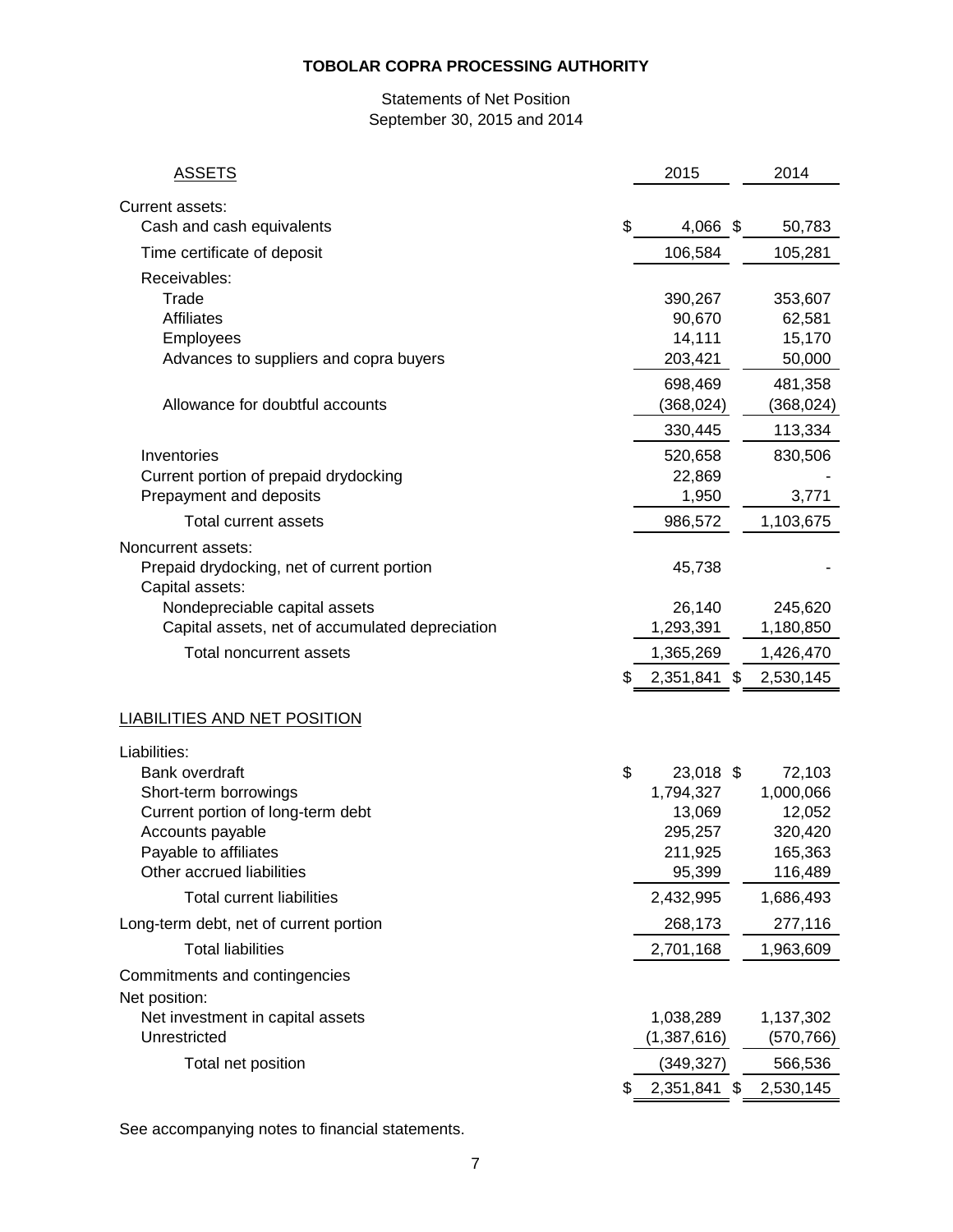# Statements of Revenues, Expenses, and Changes in Net Position Years Ended September 30, 2015 and 2014

|                                                   | 2015               | 2014          |
|---------------------------------------------------|--------------------|---------------|
| Sales                                             | \$<br>2,978,691 \$ | 2,967,610     |
| Less cost of copra products manufactured and sold | (4,699,519)        | (4,366,828)   |
| Gross loss                                        | (1,720,828)        | (1,399,218)   |
| General and administrative expenses:              |                    |               |
| Salaries and wages                                | 401,418            | 352,994       |
| Travel and entertainment                          | 85,710             | 71,295        |
| Insurance                                         | 57,389             | 45,703        |
| Office supplies                                   | 30,908             | 25,217        |
| Communications                                    | 22,392             | 20,467        |
| Repairs and maintenance                           | 21,078             | 11,626        |
| Membership dues and subscriptions                 | 16,163             | 18,538        |
| <b>Professional fees</b>                          | 15,767             | 9,808         |
| Management fee                                    | 11,250             | 9,020         |
| Drydock expense                                   | 4,250              |               |
| Transportation                                    | 13                 | 50            |
| Bad debts expense                                 |                    | 170,093       |
| Miscellaneous                                     | 117,852            | 133,679       |
| Total general and administrative expenses         | 784,190            | 868,490       |
| <b>Operating loss</b>                             | (2,505,018)        | (2, 267, 708) |
| Nonoperating revenues (expenses):                 |                    |               |
| Copra subsidies from RepMar                       | 1,718,842          | 1,410,400     |
| Grant                                             | 1,430              |               |
| Interest expense                                  | (131, 117)         | (72, 548)     |
| Total nonoperating revenues (expenses), net       | 1,589,155          | 1,337,852     |
| Change in net position                            | (915, 863)         | (929, 856)    |
| Net position at beginning of year                 | 566,536            | 1,496,392     |
| Net position at end of year                       | \$<br>(349,327) \$ | 566,536       |

See accompanying notes to financial statements.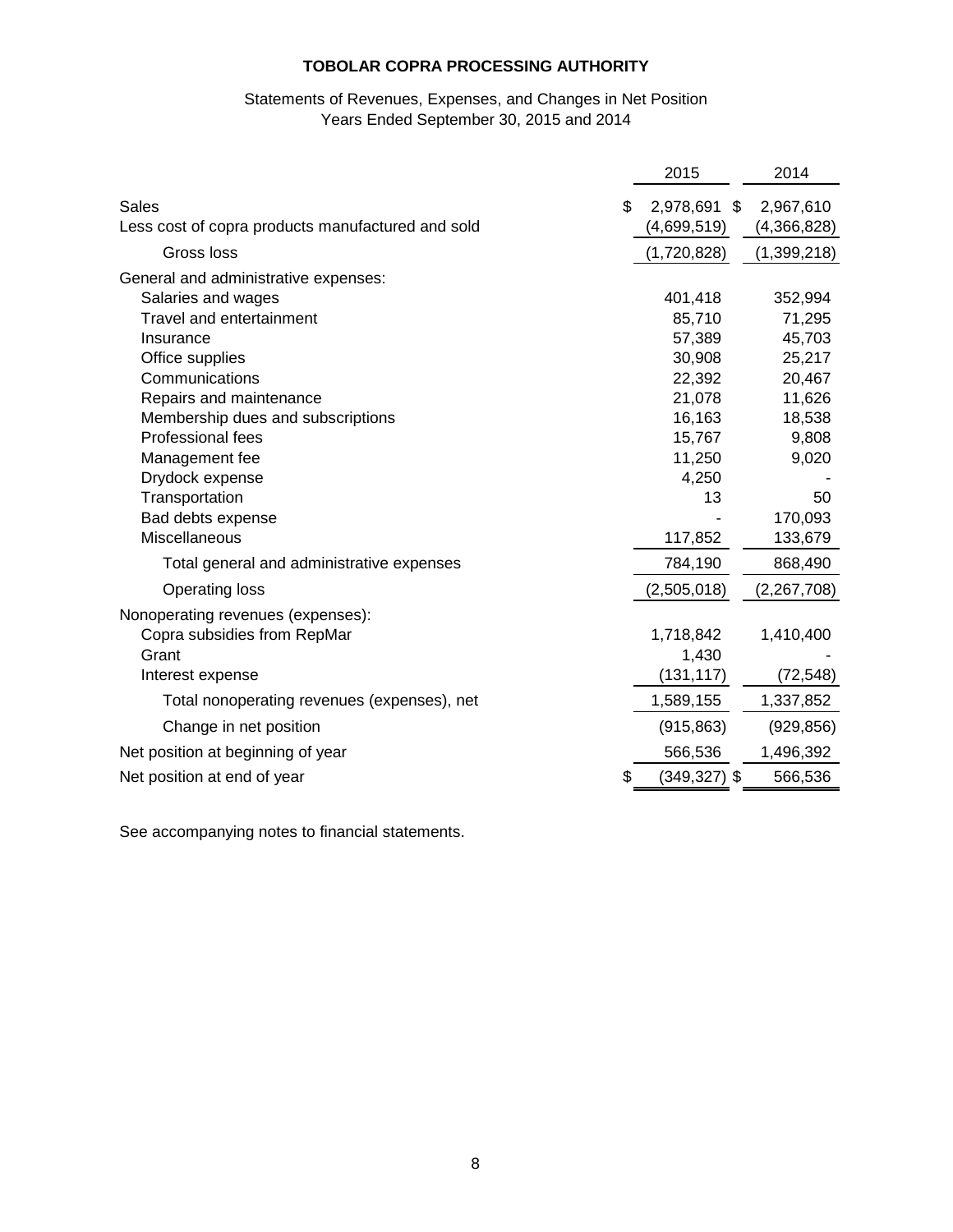# Statements of Cash Flows Years Ended September 30, 2015 and 2014

| Cash flows from operating activities:<br>Cash received from customers<br>\$<br>2,915,001 \$<br>3,166,548<br>Cash payments to suppliers for goods and services<br>(4,278,137)<br>(4, 246, 307)<br>Cash payments to employees for services<br>(806, 613)<br>(736, 847)<br>(1,816,606)<br>Net cash used for operating activities<br>(2, 169, 749)                  |
|-----------------------------------------------------------------------------------------------------------------------------------------------------------------------------------------------------------------------------------------------------------------------------------------------------------------------------------------------------------------|
|                                                                                                                                                                                                                                                                                                                                                                 |
|                                                                                                                                                                                                                                                                                                                                                                 |
|                                                                                                                                                                                                                                                                                                                                                                 |
| Cash flows from noncapital financing activities:<br>Copra subsidies received from RepMar<br>1,718,842<br>1,410,400<br>Net borrowings on line of credit<br>794,261<br>1,000,066<br>Operating grant received<br>1,430<br>Net proceeds from (payment of) bank overdraft facility<br>(49,085)<br>2,339<br>Interest paid on line of credit<br>(97, 816)<br>(28, 689) |
| Net cash provided by noncapital financing activities<br>2,367,632<br>2,384,116                                                                                                                                                                                                                                                                                  |
| Cash flows from capital and related financing activities:<br>Principal payment of long term debt<br>(7,926)<br>(10, 832)<br>Interest paid on long-term debt<br>(25, 446)<br>(22, 540)<br>Acquisition of capital assets<br>(211, 228)<br>(489, 983)                                                                                                              |
| Net cash used for capital and related financing activities<br>(244, 600)<br>(523, 355)                                                                                                                                                                                                                                                                          |
| (46, 717)<br>44,155<br>Net change in cash                                                                                                                                                                                                                                                                                                                       |
| Cash and cash equivalents at beginning of year<br>50,783<br>6,628                                                                                                                                                                                                                                                                                               |
| Cash and cash equivalents at end of year<br>4,066 \$<br>50,783<br>S                                                                                                                                                                                                                                                                                             |
| Reconciliation of operating loss to net cash used for operating<br>activities:<br><b>Operating loss</b><br>\$<br>$(2,505,018)$ \$<br>(2,267,708)<br>Adjustments to reconcile operating loss to net cash used for<br>operating activities:                                                                                                                       |
| Depreciation<br>318,167<br>299,000<br>Provision for doubtful debts<br>170,093                                                                                                                                                                                                                                                                                   |
| (Increase) decrease in assets:<br>Receivables:<br>Trade<br>(36,660)<br>194,493<br><b>Affiliates</b><br>(28,089)<br>(9, 135)                                                                                                                                                                                                                                     |
| Employees<br>1,059<br>13,580                                                                                                                                                                                                                                                                                                                                    |
| (153, 421)<br>(50,000)<br>Advances to copra suppliers and buyers                                                                                                                                                                                                                                                                                                |
| Inventories<br>309,848<br>(333, 798)                                                                                                                                                                                                                                                                                                                            |
| Prepayment and deposits<br>(66, 786)<br>3,662                                                                                                                                                                                                                                                                                                                   |
| Increase (decrease) in liabilities:<br>Accounts payable<br>129,810<br>(25, 163)<br>Payable to affiliates<br>46,562<br>(26, 785)<br>Other accrued liabilities<br>(30, 248)<br>60,182                                                                                                                                                                             |
| Net cash used for operating activities<br>$(2, 169, 749)$ \$<br>(1,816,606)<br>\$                                                                                                                                                                                                                                                                               |

See accompanying notes to financial statements.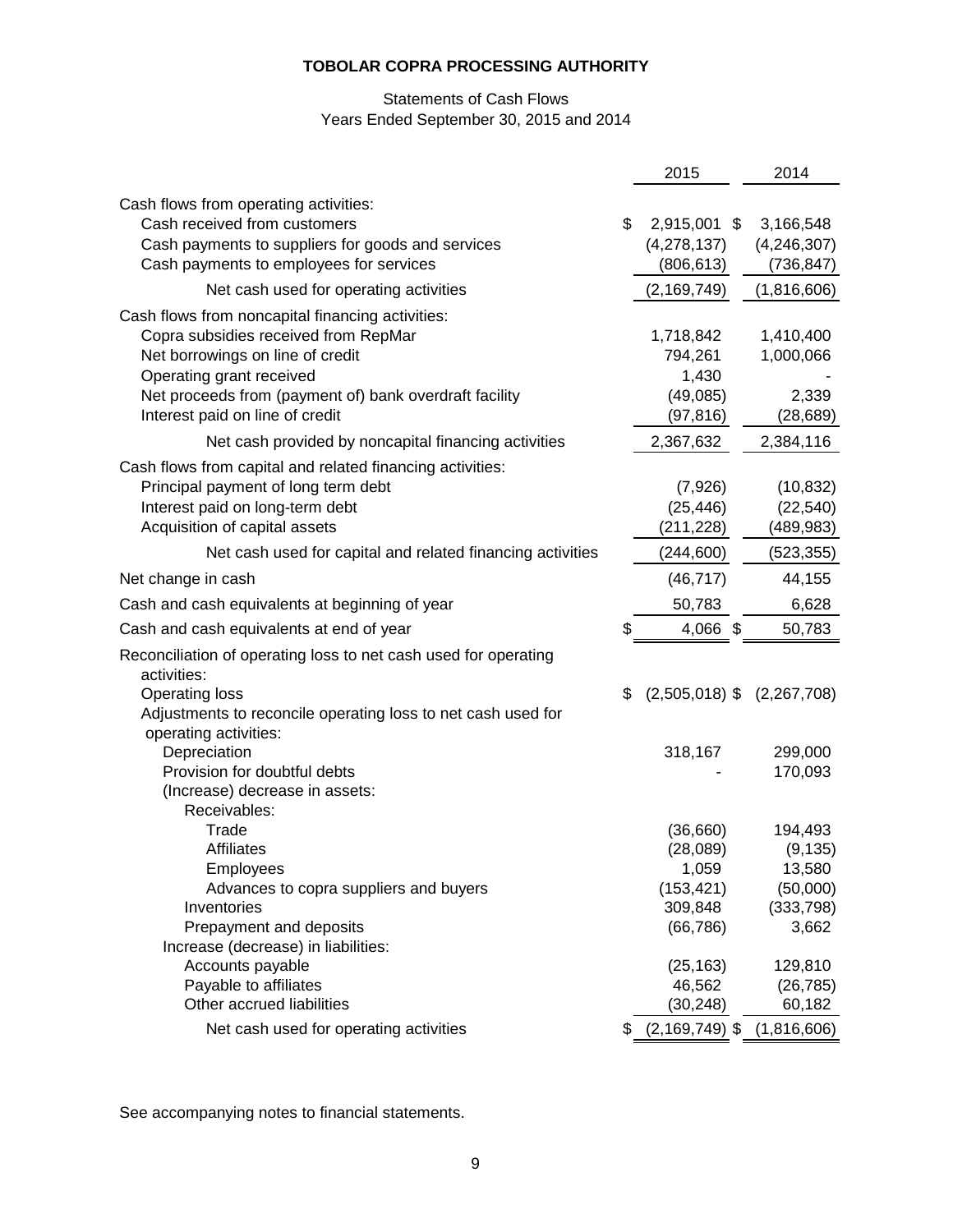Notes to Financial Statements September 30, 2015 and 2014

## (1) Organization

Tobolar Copra Processing Authority (the Authority), formerly the Tobolar Copra Processing Plant, Inc., was granted a corporate charter on August 13, 1977, under the laws of the Trust Territory of the Pacific Islands, as subsequently adopted by the Republic of the Marshall Islands (RepMar). The Authority was established for the primary purpose of engaging in the production and processing of copra products on Majuro Atoll. The Authority is funded, in part, through operational appropriations from the Nitijela (the RepMar Legislature). The Authority's principal lines of business are copra oil, copra cake and soap products. The principal market for the copra oil and copra cake are companies and farmers located in Australia, Vietnam and the United States. Sales are based on the world market price at the time of sale for the respective products. Soap products are sold primarily to customers in the Marshall Islands. Raw copra is purchased at a price set by the Board of Directors of the Authority (the Board).

The Authority is governed by a seven-member Board of Directors appointed by the Cabinet of RepMar.

The Authority's financial statements are incorporated into the financial statements of RepMar as a component unit.

(2) Summary of Significant Accounting Policies

The accounting policies of the Authority conform to accounting principles generally accepted in the United States of America, as applicable to governmental entities, specifically proprietary funds.

GASB Statement No. 34, *Basic Financial Statements - and Management's Discussion and Analysis - for State and Local Governments*, which was subsequently amended by Statement No. 37, *Basic Financial Statements - and Management's Discussion and Analysis - for State and Local Governments: Omnibus*, and modified by Statement No. 38, *Certain Financial Statement Note Disclosures*, establish financial reporting standards for governmental entities which require that management's discussion and analysis of the financial activities be included with the basic financial statements and notes and modifies certain other financial statement disclosure requirements.

To conform to the requirements of GASB Statement No. 34, equity is presented in the following net position categories:

- Net investment in capital assets; capital assets, net of accumulated depreciation and related debt, plus construction or improvement of those assets.
- Unrestricted; net position that is not subject to externally imposed stipulations. Unrestricted net position may be designated for specific purposes by action of management or the Board of Directors or may otherwise be limited by contractual agreements with outside parties.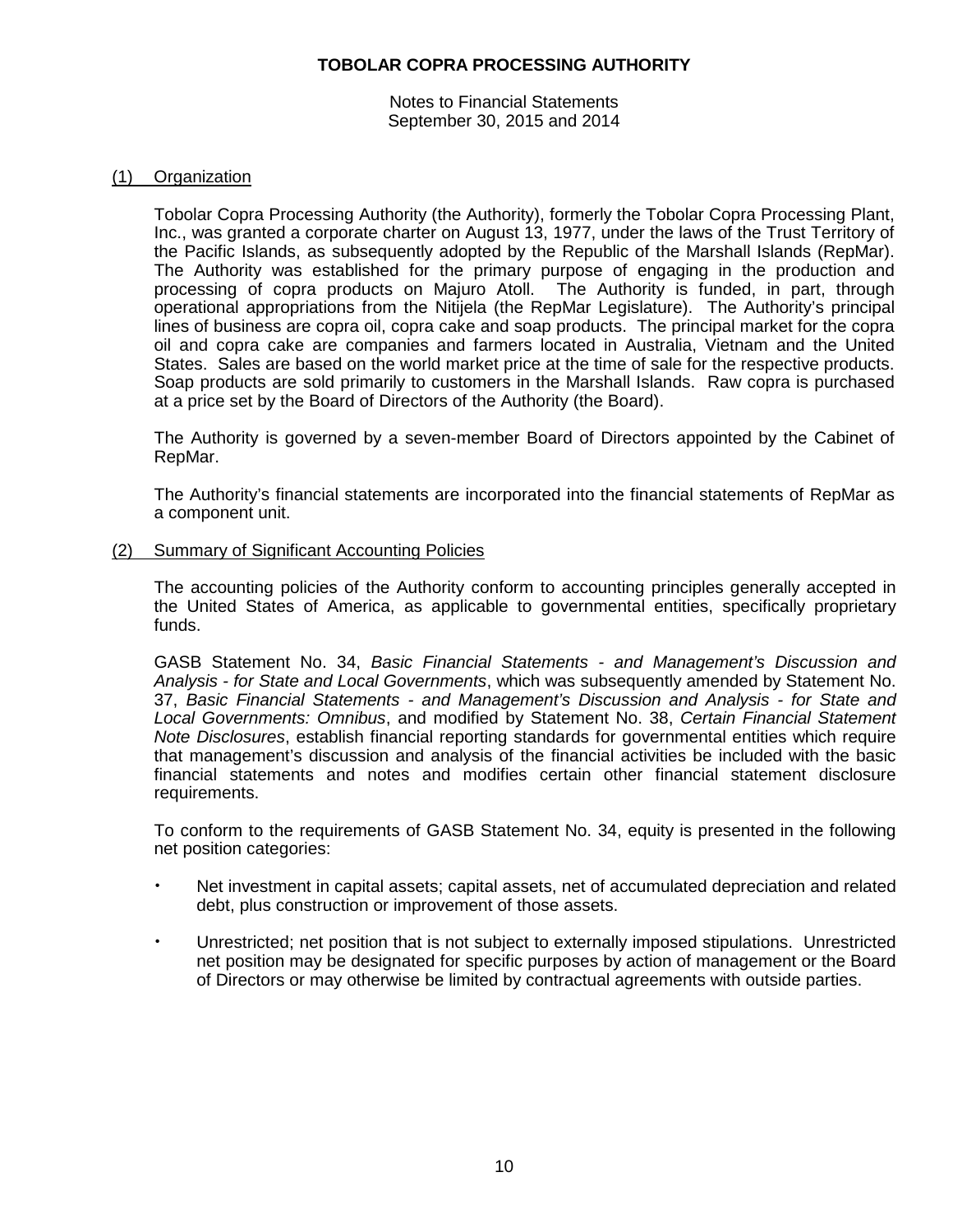Notes to Financial Statements September 30, 2015 and 2014

## (2) Summary of Significant Accounting Policies, Continued

### Basis of Accounting

Proprietary funds are accounted for on a flow of economic resources, measurement focus. With this measurement focus, all assets, deferred outflows of resources, liabilities and deferred inflows of resources associated with the operation of the fund are included in the statements of net position. Proprietary fund operating statements present increases and decreases in net position. The accrual basis of accounting is utilized by proprietary funds. Under this method, revenues are recorded when earned and expenses are recorded at the time liabilities are incurred.

### **Estimates**

The preparation of financial statements in conformity with accounting principles generally accepted in the United States of America requires management to make estimates and assumptions that affect the reported amounts of assets, deferred outflows or resources, liabilities and deferred inflows of resources and disclosure of contingent assets and liabilities at the date of the financial statements and the reported amounts of revenues and expenses during the reporting period. Actual results could differ from those estimates.

## Taxes

Corporate profits are not subject to income tax in the Republic of the Marshall Islands. The Government of the Republic of the Marshall Islands imposes a gross receipts tax of 3% on revenues. Pursuant to the Income Tax Act of 1989, as amended, the Authority is specifically exempt from this tax as the Authority is a government owned copra processing corporation.

### Cash and Cash Equivalents and Time Certificates of Deposit

Custodial credit risk is the risk that in the event of a bank failure, the Authority's deposits may not be returned to it. Such deposits are not covered by depository insurance and are either uncollateralized or collateralized with securities held by the pledging financial institution or held by the pledging financial institution but not in the depositor-government's name. The Authority does not have a deposit policy for custodial credit risk.

For purposes of the statements of net position and cash flows, cash and cash equivalents is defined as cash on hand and cash held in demand deposits as well as time certificates of deposit with a maturity date within three months of the date acquired. Deposits maintained in time certificates of deposit with original maturity dates greater than three months are separately classified on the statements of net position. As of September 30, 2015 and 2014, the carrying amount of the Authority's cash and cash equivalents was \$110,650 and \$156,064, respectively, and the corresponding bank balance was \$114,287 and \$164,582, respectively. Of the bank balance amount, \$7,615 and \$59,141, respectively, is maintained in one financial institution subject to Federal Deposit Insurance Corporation (FDIC) insurance with \$106,672 and \$105,441, respectively, being maintained in a financial institution not subject to depository insurance. As of September 30, 2015 and 2014, bank deposits in the amount of \$7,615 and \$59,141, respectively, were FDIC insured. The Authority does not require collateralization of its cash deposits; therefore, deposit levels in excess of FDIC insurance coverage are uncollateralized. Accordingly, these deposits are exposed to custodial credit risk.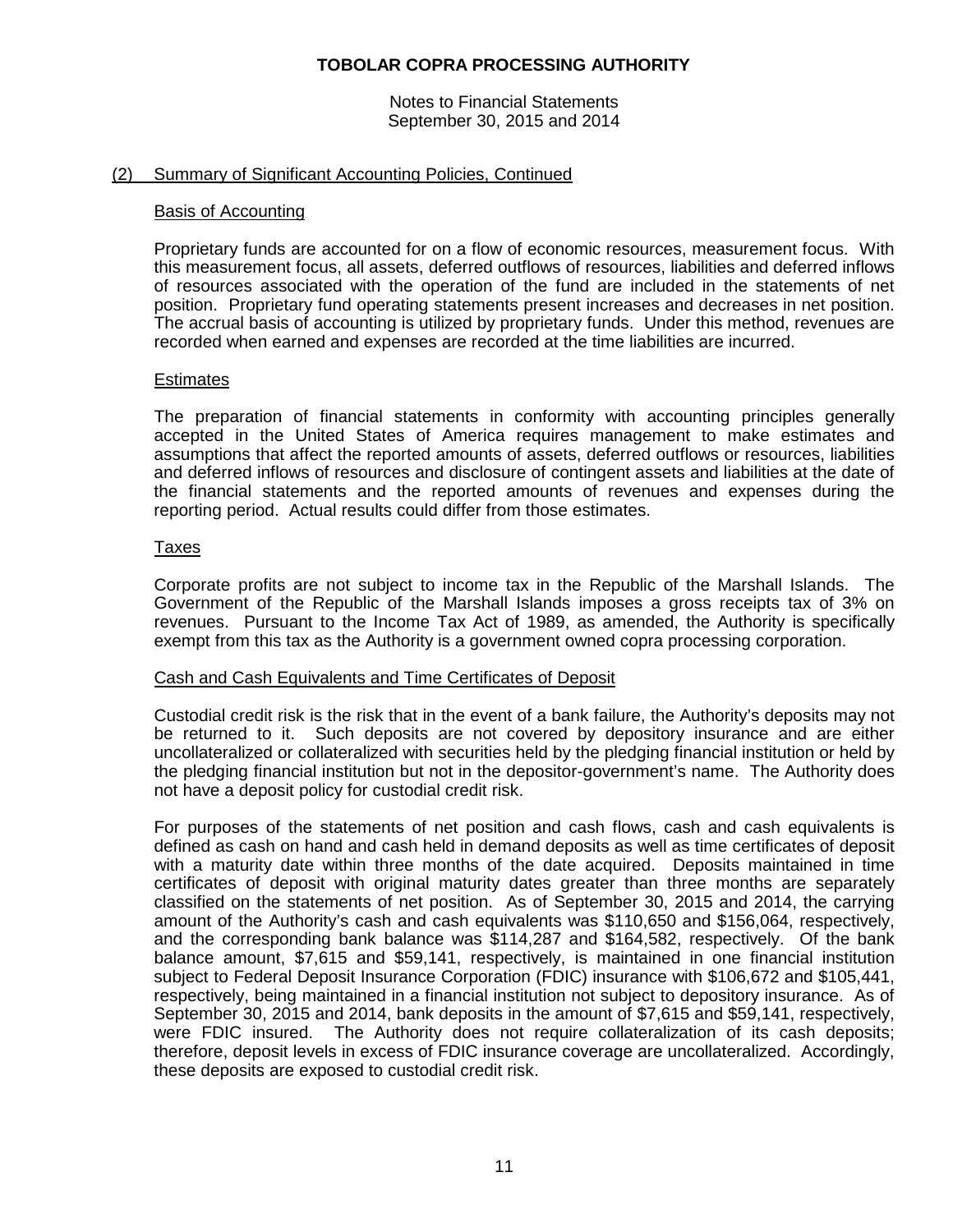Notes to Financial Statements September 30, 2015 and 2014

### (2) Summary of Significant Accounting Policies, Continued

### Receivables

All receivables are due from companies and farmers in Australia and Vietnam and copra buyers and others, including employees and affiliates, within the Republic of the Marshall Islands. The allowance for doubtful accounts is stated at an amount which management believes will be adequate to absorb possible losses on accounts receivable that may become uncollectible based on evaluations of the collectability of these accounts and prior collection experience. The allowance is established through a provision for uncollectible receivables charged to expense. Bad debts are written-off against the reserve on the specific identification method.

#### Inventories

Inventories consist of carts, raw copra, copra oil, copra cake, and soap and materials. Carts and raw copra are valued at the lower of cost (first-in, first-out method) or market value. Copra oil, copra cake, and soap and materials are valued at the lower of production cost, which includes raw copra, direct labor and factory overhead, or market (net realizable value).

#### Deferred Dry-dock Expenditures

Dry-dock expenditures have been recognized as an asset when the recognition criteria were met. The recognition is made when the dry-docking has been performed and is amortized over the period until the next scheduled dry-docking usually 2 to 3 years. Any remaining carrying amount of the cost of the previous inspection is de-recognized. Ordinary repairs and maintenance expenses are charged to the income statement during the financial period in which they are incurred.

## Property, Plant and Equipment

Property, plant and equipment with cost that equals or exceed \$1,500 and an estimated life of more than one year shall be capitalized. Such assets are stated at cost. Depreciation is calculated on the straight-line method based on the estimated useful lives of the respective assets. The estimated useful lives of these assets are as follows:

| Building and improvements | 10 - 20 years |
|---------------------------|---------------|
| Equipment                 | 3 - 20 years  |
| Furniture and fixtures    | $3 - 5$ years |

### Deferred Outflows of Resources

In addition to assets, the statement of net position will sometimes report a separate section for deferred outflows of resources. This separate financial statement element, deferred outflows of resources represents a consumption of net position that applies to a future period and so will not be recognized as an outflow of resources (deduction of net position) until then. The Authority has no items that qualify for reporting in this category.

#### Compensated Absences

Vested or accumulated vacation leave is recorded as an expense and liability as the benefits accrue to employees. No liability is recorded for non-vesting accumulating rights to receive sick pay benefits. As of September 30, 2015 and 2014, an accumulated vacation leave liability of \$39,389 and \$37,261, respectively, is included within the statements of net position in other accrued liabilities.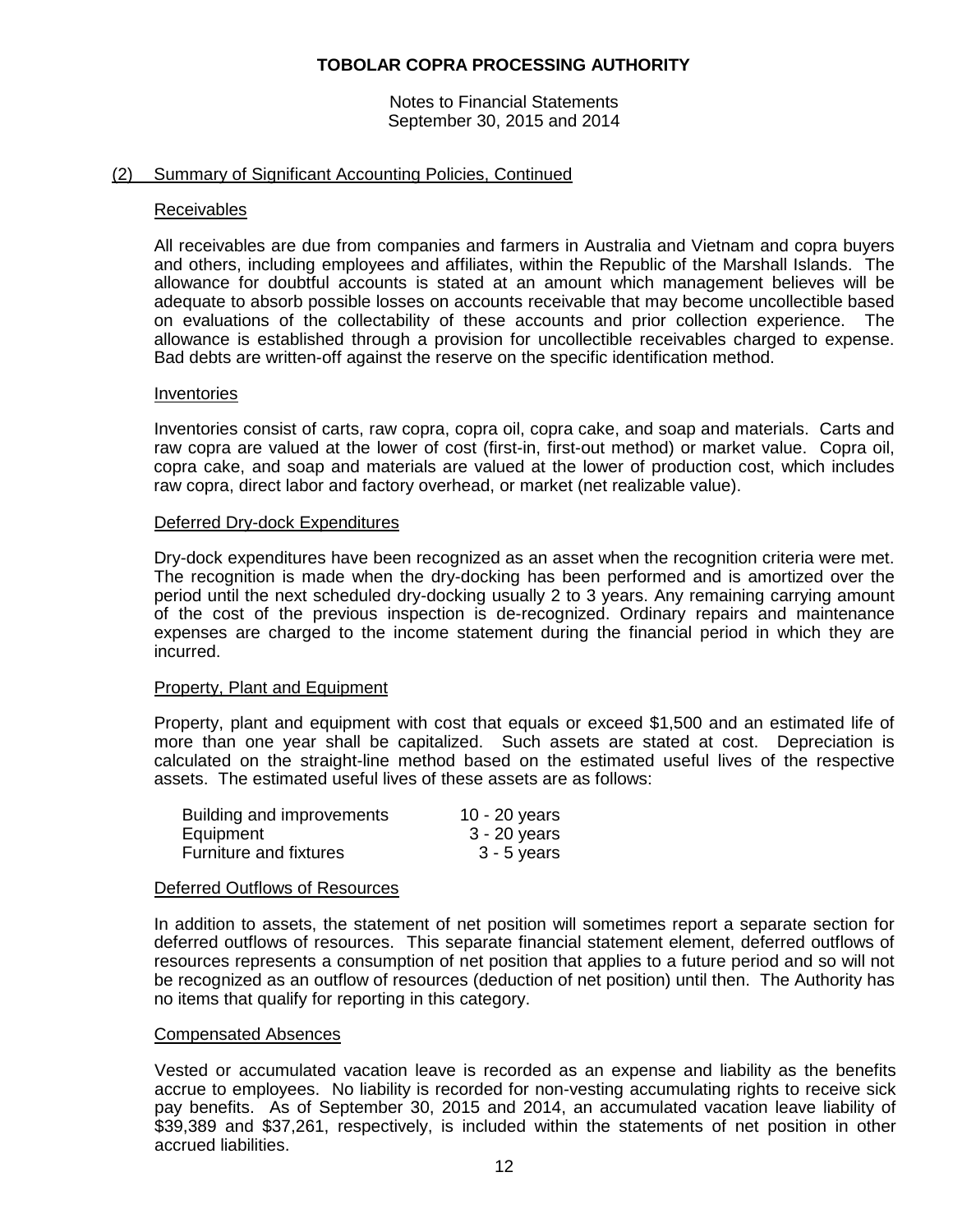Notes to Financial Statements September 30, 2015 and 2014

## (2) Summary of Significant Accounting Policies, Continued

### Deferred Inflows of Resources

In addition to liabilities, the statement of net position will sometimes report a separate section for deferred inflows of resources. This separate financial statement element, deferred inflows of resources represents an acquisition of net position that applies to a future period and so will not be recognized as an inflow of resources (additions to net position) until then. The Authority has no items that qualify for reporting in this category.

### Operating and Non-operating Revenues and Expenses

Operating revenues and expenses result directly from the production and sale of copra and copra related products. Non-operating revenues and expenses are generally limited to financing and capital activities, and non-capital contributions from the Republic of the Marshall Islands.

#### Reclassifications

Certain balances in the 2014 presentation have been reclassified to conform to the 2015 presentation.

#### New Accounting Standards

During the year ended September 30, 2015, the Authority implemented the following pronouncements:

- GASB Statement No. 68, *Accounting and Financial Reporting for Pensions,* and GASB Statement No. 71, *Pension Transition for Contributions Made Subsequent to the Measurement Date - an amendment of GASB Statement No. 68,* which revise and establish new financial reporting requirements for most governments that provide their employees with pension benefits. The implementation of these statements did not have a material effect on the accompanying financial statements.
- GASB Statement No. 69, *Government Combinations and Disposals of Government Operations*, which improves accounting and financial reporting for state and local governments' combinations and disposals of government operations. Government combinations include mergers, acquisitions, and transfers of operations. A disposal of government operations can occur through a transfer to another government or a sale. The implementation of this statement did not have a material effect on the accompanying financial statements.

In February 2015, GASB issued Statement No. 72, *Fair Value Measurement and Application*, which addresses accounting and financial reporting issues related to fair value measurements and requires entities to expand their fair value disclosures by determining major categories of debt and equity securities within the fair value hierarchy on the basis of the nature and risk of the investment. The provisions in Statement 72 are effective for fiscal years beginning after June 15, 2015. Management believes that the implementation of this statement only requires additional disclosures to be made about fair value measurements, the level of fair value hierarchy, and valuation techniques and will not have a material effect on the financial statements of the Authority.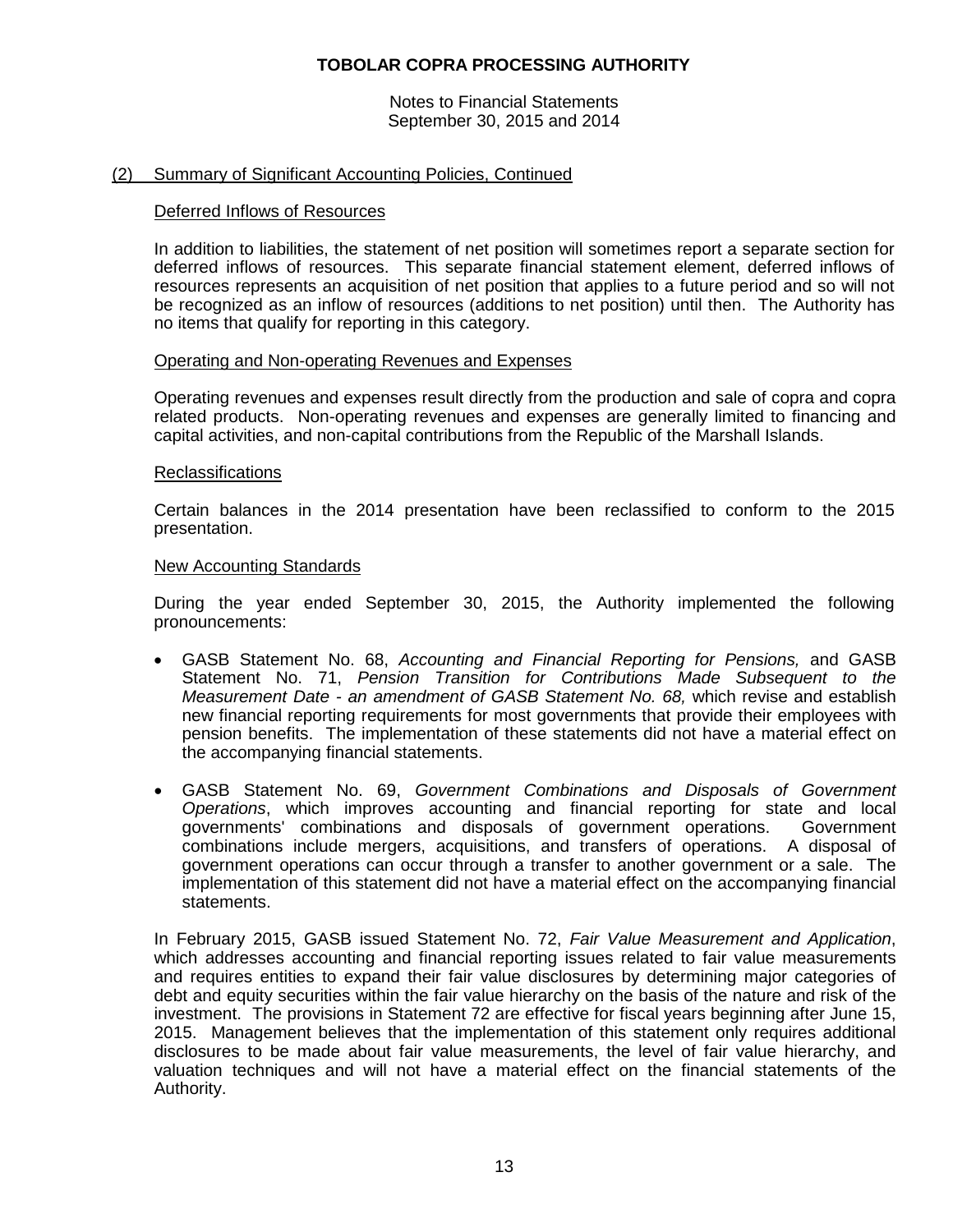Notes to Financial Statements September 30, 2015 and 2014

## (2) Summary of Significant Accounting Policies, Continued

### New Accounting Standards, Continued

In June 2015, GASB issued Statement No. 73, *Accounting and Financial Reporting for Pensions and Related Assets That Are Not Within the Scope of GASB Statement 68, and Amendments to Certain Provisions of GASB Statements 67 and 68*, which aligns the reporting requirements for pensions and pension plans not covered in GASB Statements 67 and 68 with the reporting requirements in Statement 68. The provisions in Statement No. 73 are effective for fiscal years beginning after June 15, 2015, with the exception of the provisions that address employers and governmental nonemployer contributing entities for pensions that are not within the scope of Statement 68, which are effective for fiscal years beginning after June 15, 2016. Management does not believe that the implementation of this statement will have a material effect on the financial statements of the Authority.

In June 2015, GASB issued Statement No. 74, *Financial Reporting for Postemployment Benefit Plans Other Than Pension Plans, which replaces Statements No. 43, Financial Reporting for Postemployment Benefit Plans Other Than Pension Plans,* as amended, and No. 57, *OPEB Measurements by Agent Employers and Agent Multiple-Employer Plans*, and addresses financial reporting requirements for governments whose employees are provided with postemployment benefits other than pensions (other postemployment benefits or OPEB). The provisions in Statement No. 74 are effective for fiscal years beginning after June 15, 2016. Management does not believe that the implementation of this statement will have a material effect on the financial statements of the Authority.

In June 2015, GASB issued Statement No. 75, *Accounting and Financial Reporting for Postemployment Benefits Other Than Pensions*, which replaces the requirements of Statements No. 45, *Accounting and Financial Reporting by Employers for Postemployment Benefits Other Than Pensions*, as amended, and No. 57, *OPEB Measurements by Agent Employers and Agent Multiple-Employer Plans*, and provides guidance on reporting by governments that provide OPEB to their employees and for governments that finance OPEB for employees of other governments. The provisions in Statement No. 75 are effective for fiscal years beginning after June 15, 2017. Management does not believe that the implementation of this statement will have a material effect on the financial statements of the Authority.

In June 2015, GASB issued Statement No. 76, *The Hierarchy of Generally Accepted Accounting Principles for State and Local Governments*, which eliminates two of the four categories of authoritative GAAP that exist under the existing hierarchy prescribed by Statement 55. The two categories that will remain under the new standard are (1) GASB Statements and (2) GASB technical bulletins and implementation guides in addition to AICPA guidance that the GASB clears. The provisions in Statement No. 76 are effective for fiscal years beginning after June 15, 2015. Management does not believe that the implementation of this statement will have a material effect on the financial statements of the Authority.

In August 2015, GASB issued Statement No. 77, *Tax Abatement Disclosures*, which requires governments that enter into tax abatement agreements to disclose certain information about the agreements. The provisions in Statement No. 77 are effective for fiscal years beginning after December 15, 2015. Management does not believe that the implementation of this statement will have a material effect on the financial statements of the Authority.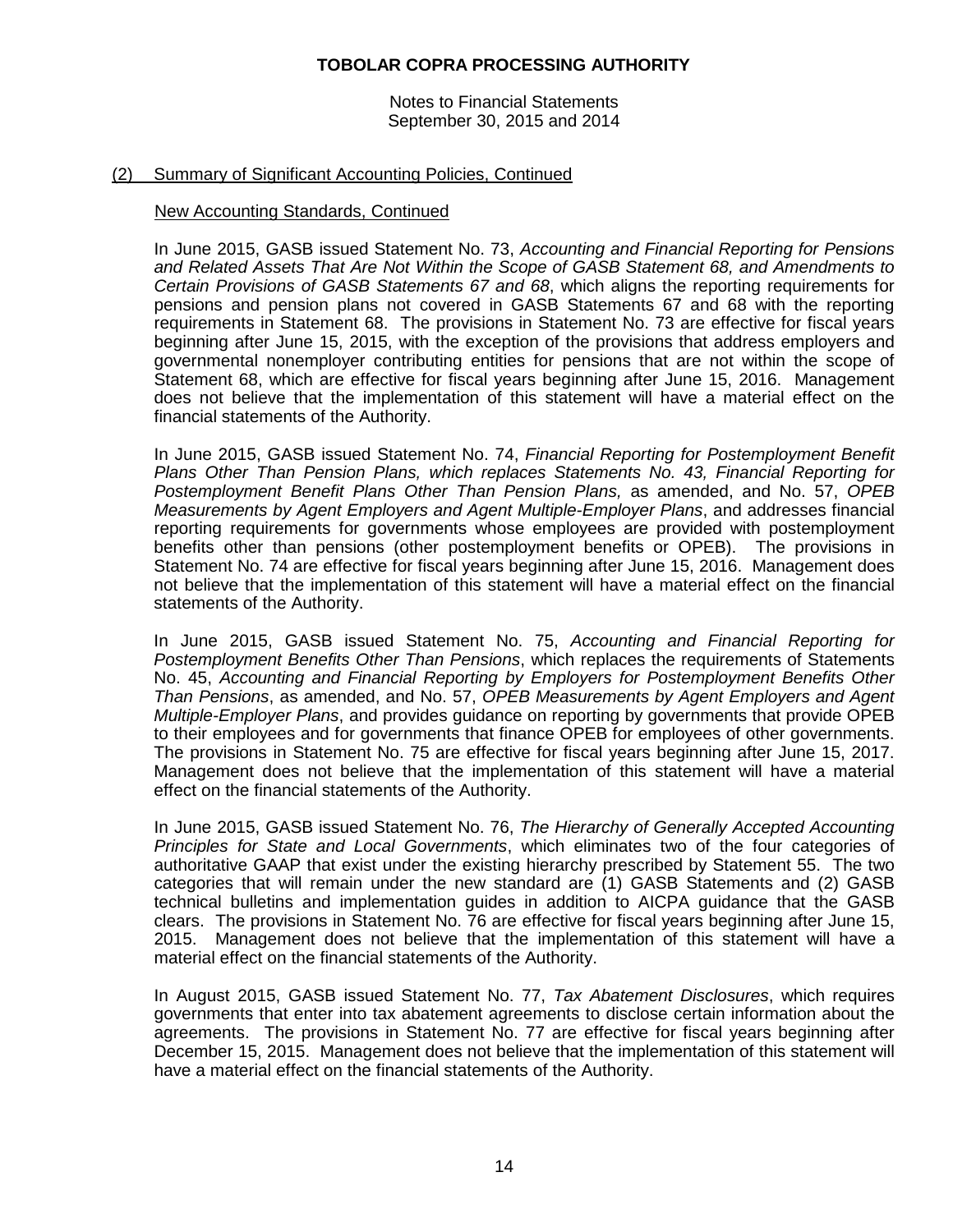Notes to Financial Statements September 30, 2015 and 2014

### (3) Inventories

Inventories at September 30, 2015 and 2014 consist of the following:

|                    | 2015      | 2014      |
|--------------------|-----------|-----------|
| Raw copra          | \$318,886 | \$319,075 |
| Copra oil          | 124,418   | 415,866   |
| Soap and materials | 41,478    | 53,833    |
| Copra cake         | 35,876    | 41,732    |
|                    | \$520,658 | \$830,506 |

### (4) Capital Assets

Capital asset activity for the years ended September 30, 2015 and 2014 is as follows:

|                                                                         | 2015                                    |                                  |                   |                                        |  |  |  |
|-------------------------------------------------------------------------|-----------------------------------------|----------------------------------|-------------------|----------------------------------------|--|--|--|
|                                                                         | October 1,<br>2014                      | <b>Additions</b>                 | Reductions        | September 30,<br>2015                  |  |  |  |
| Building and improvements<br>Equipment<br><b>Furniture and fixtures</b> | \$2,101,777<br>3,032,445<br>94,890      | 400,821<br>\$<br>26,749<br>3,138 | \$                | \$2,502,598<br>3,059,194<br>98,028     |  |  |  |
| Less accumulated depreciation                                           | 5,229,112<br>(4,048,262)                | 430,708<br><u>(318,167)</u>      |                   | 5,659,820<br>(4,366,429)               |  |  |  |
| Construction in progress                                                | 1,180,850<br>245,620                    | 112,541<br>178,928               | <u>(398,408)</u>  | 1,293,391<br>26,140                    |  |  |  |
|                                                                         | 1,426,470<br>\$.                        | 291,469<br>\$                    | (398, 408)<br>S   | 1,319,531<br>\$                        |  |  |  |
|                                                                         |                                         |                                  |                   |                                        |  |  |  |
|                                                                         |                                         |                                  | 2014              |                                        |  |  |  |
|                                                                         | October 1,<br>2013                      | <b>Additions</b>                 | <b>Reductions</b> | September 30,<br>2014                  |  |  |  |
| Building and improvements<br>Equipment<br><b>Furniture and fixtures</b> | 2,097,433<br>\$.<br>2,765,259<br>90,693 | \$<br>4,344<br>267,186<br>4,197  | \$                | 2,101,777<br>\$<br>3,032,445<br>94,890 |  |  |  |
| Less accumulated depreciation                                           | 4,953,385<br>(3,749,262)                | 275,727<br><u>(299,000)</u>      |                   | 5,229,112<br>(4,048,262)               |  |  |  |
| Construction in progress                                                | 1,204,123<br>31,364                     | (23, 273)<br>214,256             |                   | 1,180,850<br>245,620                   |  |  |  |

# (5) Prepaid Drydocking

During the year ended September 30, 2015, the Authority incurred dry-dock expenditures of \$72,857 for the MV Tobolar ship in Fiji, which is to be amortized for 3 years. In 2015, amortized dry-dock expense amounted to \$4,250. As of September 30, 2015, prepaid dry-docking amounted to \$68,607.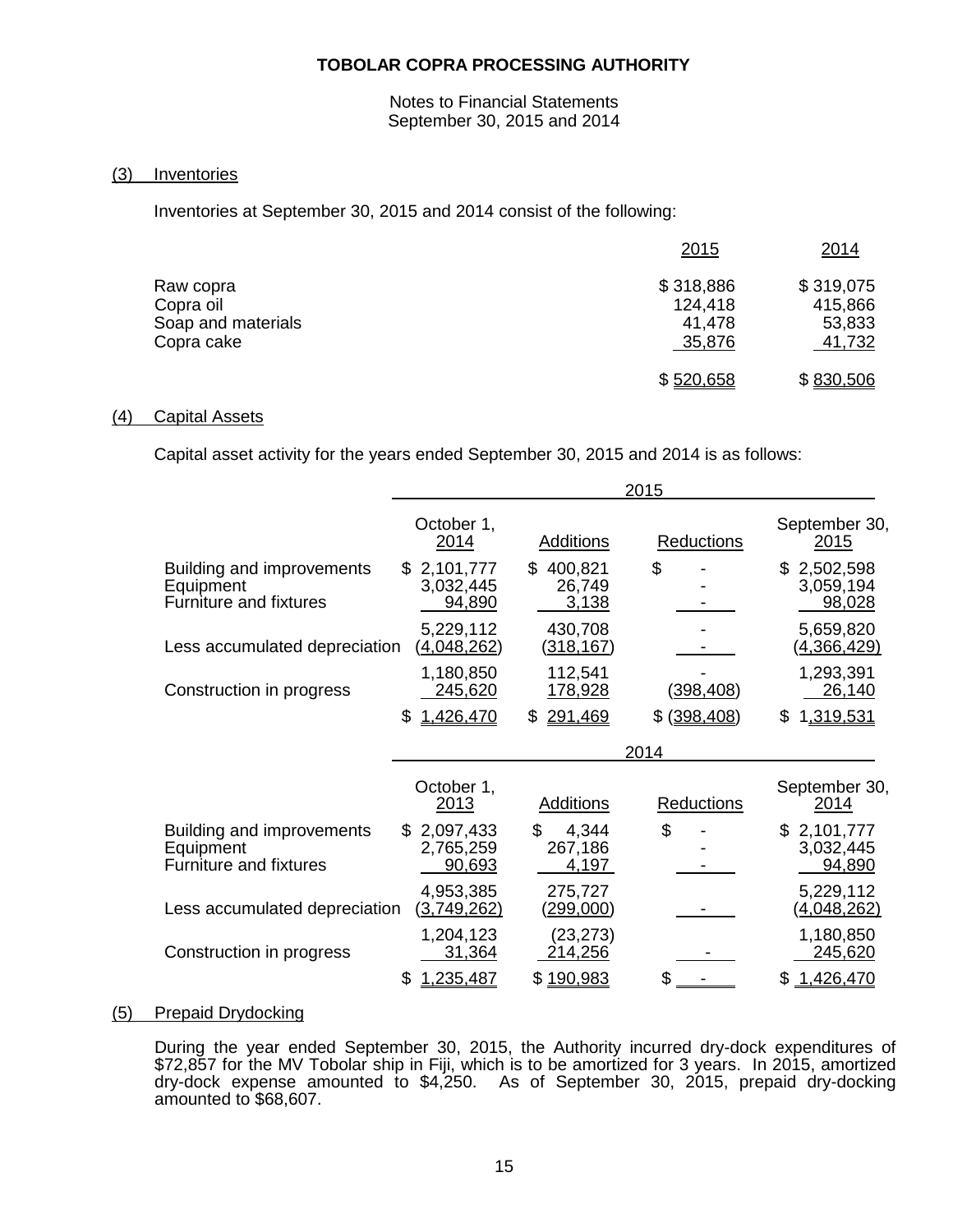Notes to Financial Statements September 30, 2015 and 2014

### (6) Short-term Debt

In the normal course of operations, the Authority obtains short-term borrowings primarily for the purpose of funding the purchase of raw copra from producers. On October 4, 2013, the Authority obtained a one-year \$1,700,000 bank credit line for the purpose of buying copra, which is collateralized by a general security agreement over all assets of the Authority and a guarantee from RepMar. Notes drawn are subject to interest at 7.5% per annum and are repaid on various maturity dates but not to exceed 180 days from loan drawdown. On October 6, 2014, the bank credit line was renewed for an additional year at the same terms and conditions.

On September 24, 2015, the Authority obtained an additional short-term borrowing of \$100,000 primarily for the purpose of funding the purchase of raw copra from producers with interest at 7.5% per annum.

Short-term borrowings drawn-down and paid during the years ended September 30, 2015 and 2014 are as follows:

|      | <b>Beginning</b><br><b>Balance</b> | Draws       | Repayments     | Ending<br><b>Balance</b> |
|------|------------------------------------|-------------|----------------|--------------------------|
| 2015 | \$1,000,066                        | \$1,868,000 | \$ (1,073,739) | <u>1,794,327</u>         |
| 2014 | <b>Contract Contract</b>           | \$1,196,000 | \$(195, 934)   | 1,000,066                |

### (7) Long-term Debt

Long-term debt at September 30, 2015 and 2014 is as follows:

|                                                                                                                                                                                                                                                                                                                                                                                                                              | 2015      | 2014      |
|------------------------------------------------------------------------------------------------------------------------------------------------------------------------------------------------------------------------------------------------------------------------------------------------------------------------------------------------------------------------------------------------------------------------------|-----------|-----------|
| Loan with Pacific Islands Development Bank, an investee of<br>RepMar, dated August 15, 2013, interest at 7.5% per annum,<br>with principal and interest payable in monthly installments of<br>\$2,781 through October 15, 2028, collateralized by a general<br>security agreement over certain assets of the Authority and a<br>guarantee from RepMar. Loan proceeds of \$300,000 were used<br>to fund capital expenditures. | \$281,242 | \$289,168 |

Annual debt service requirements to maturity for principal and interest are as follows:

| Year ending<br>September 30, | Principal    | Interest    | <b>Total</b> |
|------------------------------|--------------|-------------|--------------|
| 2016                         | 13,069<br>\$ | 20,303<br>S | \$33,372     |
| 2017                         | 14,077       | 19,295      | 33,372       |
| 2018                         | 15,163       | 18,209      | 33,372       |
| 2019                         | 16,331       | 17,041      | 33,372       |
| 2020                         | 17,590       | 15,782      | 33,372       |
| 2021-2025                    | 85,010       | 48,480      | 133,490      |
| 2026-2028                    | 120,002      | 19,088      | 139,090      |
|                              | \$281,242    | \$158,198   | \$ 439,440   |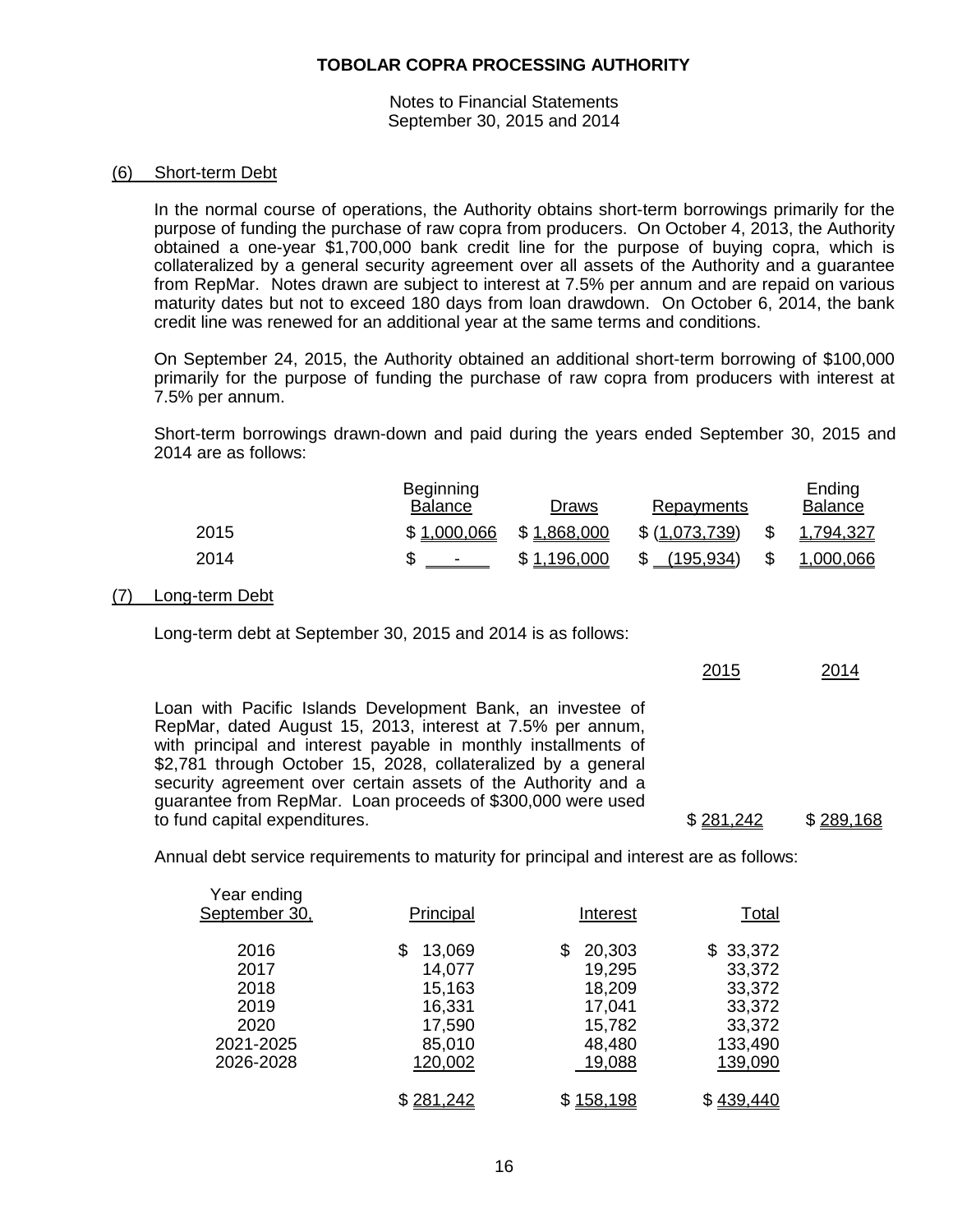Notes to Financial Statements September 30, 2015 and 2014

### (7) Long-term Debt, Continued

During the years ended September 30, 2015 and 2014, the following changes occurred in longterm debt:

|      | <b>Beginning</b><br><b>Balance</b> | Additions | Repayments | Ending<br><b>Balance</b> |
|------|------------------------------------|-----------|------------|--------------------------|
| 2015 | 289,168                            | $s -$     | (7,926)    | <u>281,242</u>           |
| 2014 | 300,000                            | $s -$     | (10, 832)  | 289,168                  |

### (8) Related Party Transactions

The Authority is a component unit of RepMar and is therefore affiliated with all RepMar-owned and affiliated entities, including the Marshall Islands Marine Resources Authority (MIMRA).

During the years ended September 30, 2015 and 2014, the operations of the Authority were funded by appropriations of \$1,718,842 and \$1,410,400, respectively, from the Nitijela of RepMar. In addition, the Authority has recorded receivables from RepMar at September 30, 2015 and 2014 of \$90,670 and \$62,581, respectively, relating to miscellaneous services provided by the Authority.

In 2013, MIMRA advanced funds to the Authority in the amount of \$100,000 for the purpose of assisting the Authority in funding the purchase of copra. The advance is uncollateralized and non-interest bearing and is due and payable by the Authority from the proceeds of oil sales. As at September 30, 2015 and 2014, the outstanding balance amounted to \$75,000 and \$75,000, respectively.

The Authority utilizes services from its affiliates at the same rates charged to third parties and at substantially more favorable terms than those afforded to third parties. A summary of additional related party transactions is as follows:

|                                                                                                                                                                                                                                    |                                                                   | 2015                                                         |  |
|------------------------------------------------------------------------------------------------------------------------------------------------------------------------------------------------------------------------------------|-------------------------------------------------------------------|--------------------------------------------------------------|--|
|                                                                                                                                                                                                                                    | <b>Expenses</b>                                                   | Payables                                                     |  |
| Marshalls Energy Company, Inc.<br>Marshall Islands Shipping Corporation<br>Marshall Islands Social Security Administration<br><b>RMI Ports Authority</b><br>Marshall Islands Marine Resources Authority<br>RepMar<br><b>Others</b> | \$192,295<br>275,768<br>51,950<br>18,283<br>72<br>15,562<br>2,858 | 23,601<br>S<br>77,664<br>17,842<br>75,000<br>13,986<br>3,832 |  |
|                                                                                                                                                                                                                                    | \$559,788                                                         | <u> 211,925</u>                                              |  |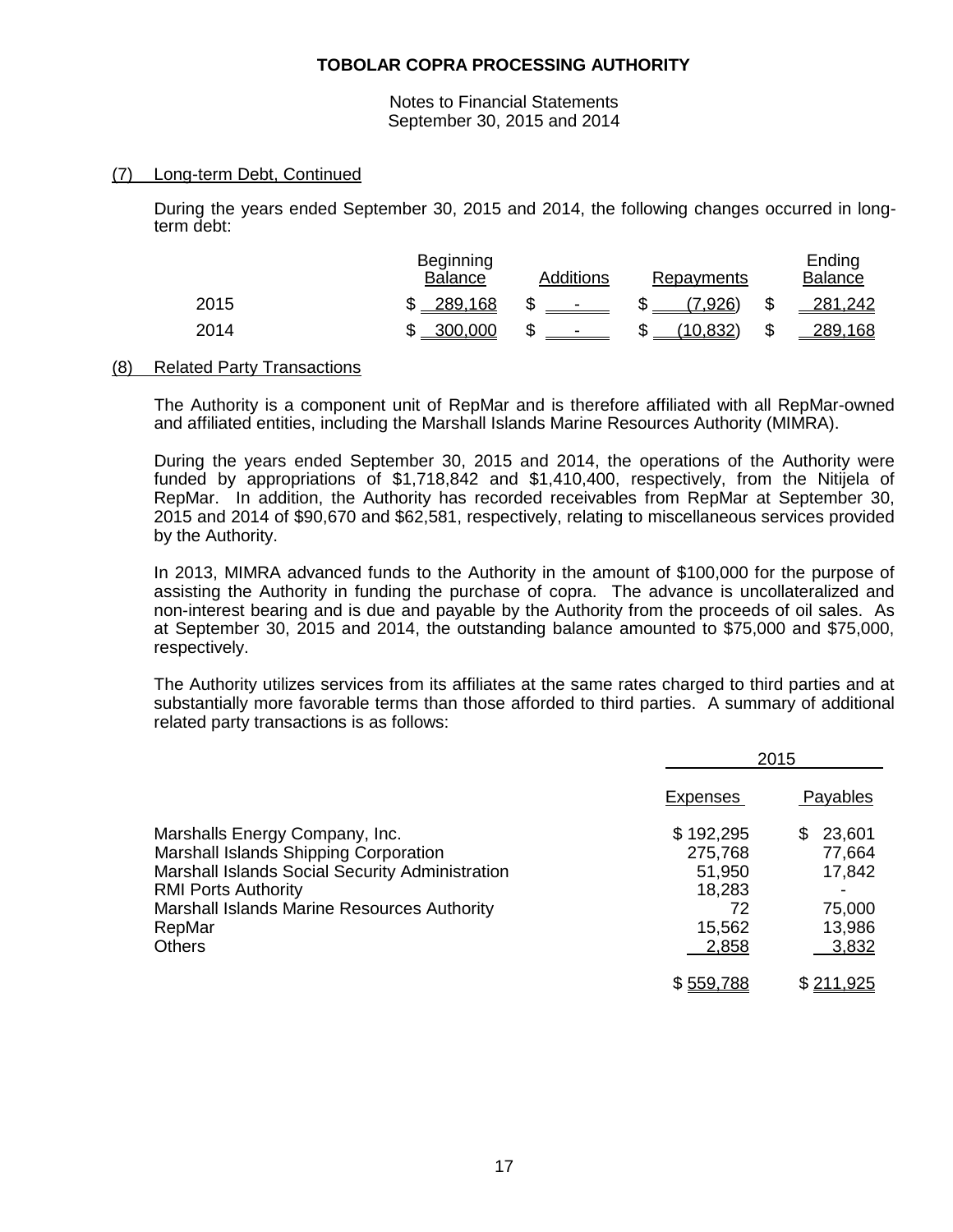Notes to Financial Statements September 30, 2015 and 2014

## (8) Related Party Transactions, Continued

|                                                                                                                                                                                                                                    | 2014                                               |                                                             |
|------------------------------------------------------------------------------------------------------------------------------------------------------------------------------------------------------------------------------------|----------------------------------------------------|-------------------------------------------------------------|
|                                                                                                                                                                                                                                    | <b>Expenses</b>                                    | Payables                                                    |
| Marshalls Energy Company, Inc.<br>Marshall Islands Shipping Corporation<br>Marshall Islands Social Security Administration<br><b>RMI Ports Authority</b><br>Marshall Islands Marine Resources Authority<br>RepMar<br><b>Others</b> | \$280,052<br>256,272<br>45,023<br>16,165<br>36,947 | S<br>7,695<br>33,478<br>36,490<br>75,000<br>11,130<br>1,570 |
|                                                                                                                                                                                                                                    | \$634,459                                          | \$165,363                                                   |

### (9) Risk Management

The Authority is exposed to various risks of loss related to torts; theft of, damage to, and destruction of assets; errors and omissions; injuries to employees; and natural disasters. The Authority has elected to purchase commercial insurance from independent third parties for the risks of loss to which it is exposed. Settled claims from these risks have not exceeded commercial insurance coverage for the past three years.

### (10) Significant Customers

Approximately 96% and 87% of total sales were earned from two customers during the years ended September 30, 2015 and 2014, respectively.

### (11) Commitments

On June 5, 2013, the Authority entered into a twenty-five year ground lease agreement for a portion of Wojale Weto expiring on January 5, 2038. Total future minimum lease payments for subsequent years ending September 30, are as follows:

| Year ending<br>September 30, |              |
|------------------------------|--------------|
| 2016                         | \$<br>13,668 |
| 2017                         | 13,668       |
| 2018                         | 13,668       |
| 2019                         | 13,668       |
| 2020                         | 13,668       |
| 2021 - 2025                  | 68,340       |
| 2026 - 2030                  | 68,340       |
| 2031 - 2035                  | 68,340       |
| 2036 - 2038                  | 27,336       |
|                              |              |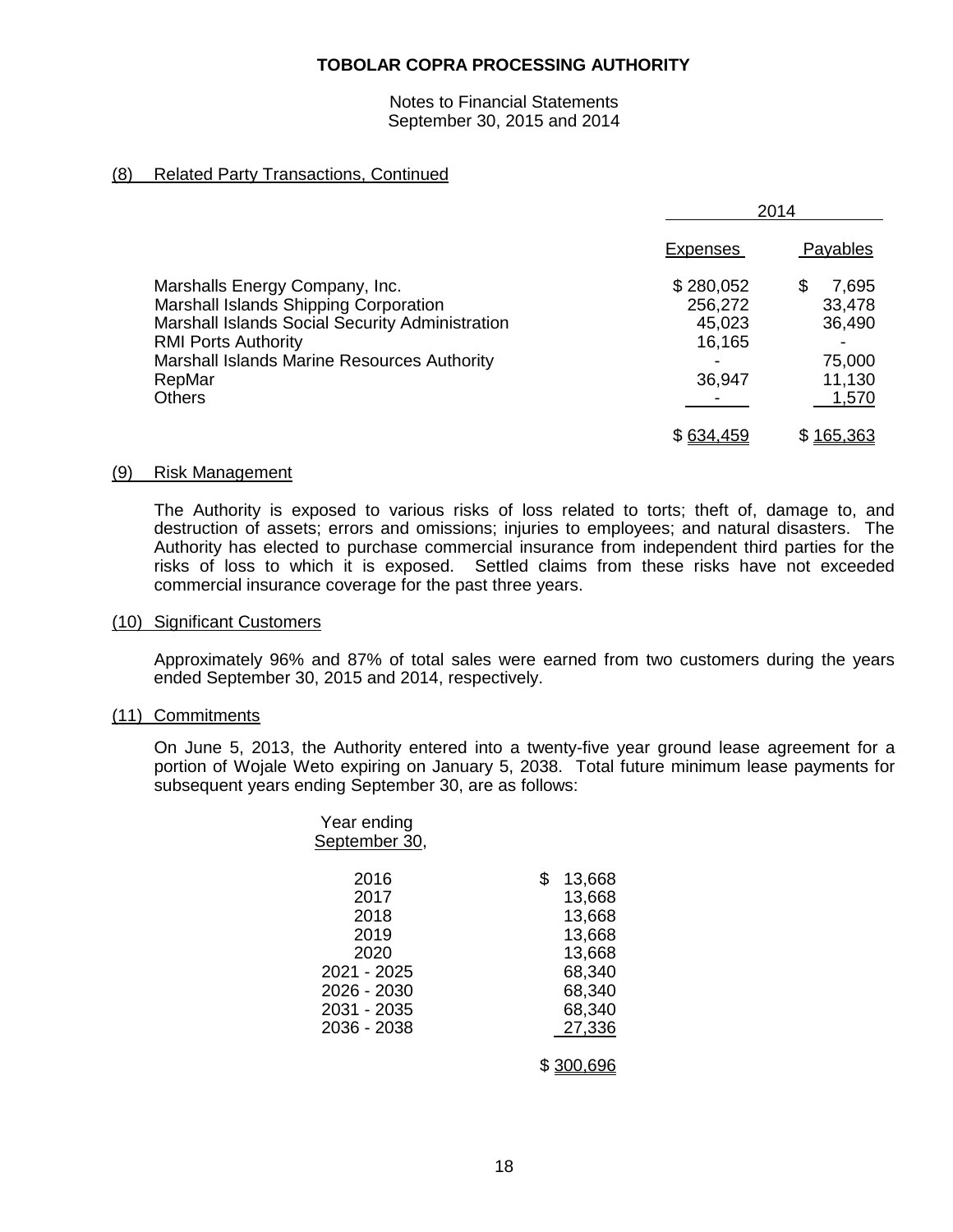Notes to Financial Statements September 30, 2015 and 2014

### (12) Contingencies

The accompanying financial statements have been prepared in conformity with accounting principles generally accepted in the United States of America, which contemplates the continuation of the Authority as a going concern. During the years ended September 30, 2015 and 2014, the Authority incurred losses from operations of \$2,505,018 and \$2,267,708, respectively, and used a substantial amount of working capital in its operations resulting in a working capital deficiency of \$1,446,423 at September 30, 2015. Furthermore, at September 30, 2015, total liabilities exceeded total assets by \$349,327. Management acknowledges that it is currently dependent on RepMar for cash funding in order to maintain the Authority as a going concern. Although RepMar has provided funding in the past, the Authority does not have a formal agreement with RepMar to provide funds in the future.

In view of these matters, realization of a major portion of the assets in the accompanying statement of net position at September 30, 2015, is dependent upon continued operations of the Authority, which, in turn, is dependent upon the Authority's ability to produce and process copra products and the success of future operations. Management believes that the continuation of the Authority's operations is dependent upon the future financial support of RepMar. In the event that copra subsidies from RepMar are reduced or eliminated, the Board and management of the Authority will take appropriate action to initiate a reduction in purchase price of copra.

The real property on which the copra processing plant and related facilities are located is leased by the Marshall Islands Development Authority from RepMar. No provision has yet been made for the sublease to the Authority of the real property on which the processing plant is located. No rental payments for the use of the real property or warehouses are anticipated.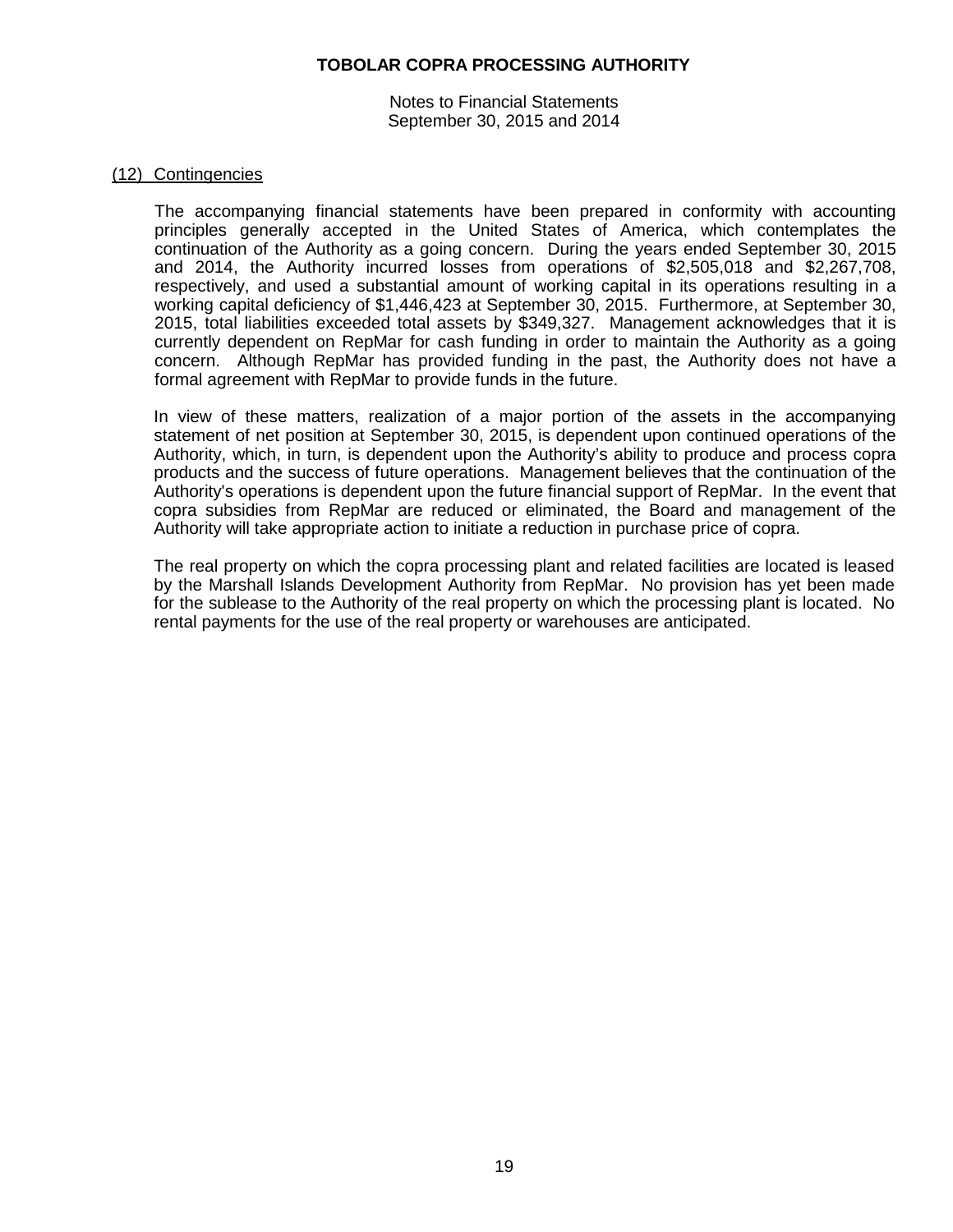

Deloitte & Touche LLP 361 South Marine Corps Drive Tamuning, GU 96913-3911 USA

Tel: (671)646-3884 Fax: (671)649-4932 www.deloitte.com

### **INDEPENDENT AUDITORS' REPORT ON INTERNAL CONTROL OVER FINANCIAL REPORTING AND ON COMPLIANCE AND OTHER MATTERS BASED ON AN AUDIT OF FINANCIAL STATEMENTS PERFORMED IN ACCORDANCE WITH** *GOVERNMENT AUDITING STANDARDS*

Board of Directors Tobolar Copra Processing Authority:

We have audited, in accordance with the auditing standards generally accepted in the United States of America and the standards applicable to financial audits contained in *Government Auditing Standards* issued by the Comptroller General of the United States, the financial statements of Tobolar Copra Processing Authority (the Authority), which comprise the statement of net position as of September 30, 2015, and the related statements of revenues, expenses and changes in net position and of cash flows for the year then ended and the related notes to the financial statements, and have issued our report thereon dated May 31, 2016. Our report included an emphasis-of-matter paragraph regarding going concern.

## **Internal Control Over Financial Reporting**

In planning and performing our audit of the financial statements, we considered the Authority's internal control over financial reporting (internal control) to determine the audit procedures that are appropriate in the circumstances for the purpose of expressing our opinion on the financial statements, but not for the purpose of expressing an opinion on the effectiveness of the Authority's internal control. Accordingly, we do not express an opinion on the effectiveness of the Authority's internal control.

Our consideration of internal control was for the limited purpose described in the preceding paragraph and was not designed to identify all deficiencies in internal control that might be material weaknesses or significant deficiencies and therefore, material weaknesses or significant deficiencies may exist that were<br>were not identified. However, as described in the accompanying Schedule of Findings and However, as described in the accompanying Schedule of Findings and Responses, we identified certain deficiencies in internal control that we consider to be material weaknesses.

A *deficiency in internal control* exists when the design or operation of a control does not allow management or employees, in the normal course of performing their assigned functions, to prevent, or detect and correct, misstatements on a timely basis. A *material weakness* is a deficiency, or a combination of deficiencies, in internal control such that there is a reasonable possibility that a material misstatement of the entity's financial statements will not be prevented, or detected and corrected on a timely basis. We consider the deficiencies described in the accompanying Schedule of Findings and Responses as items 2015-002 through 2015-004 to be material weaknesses.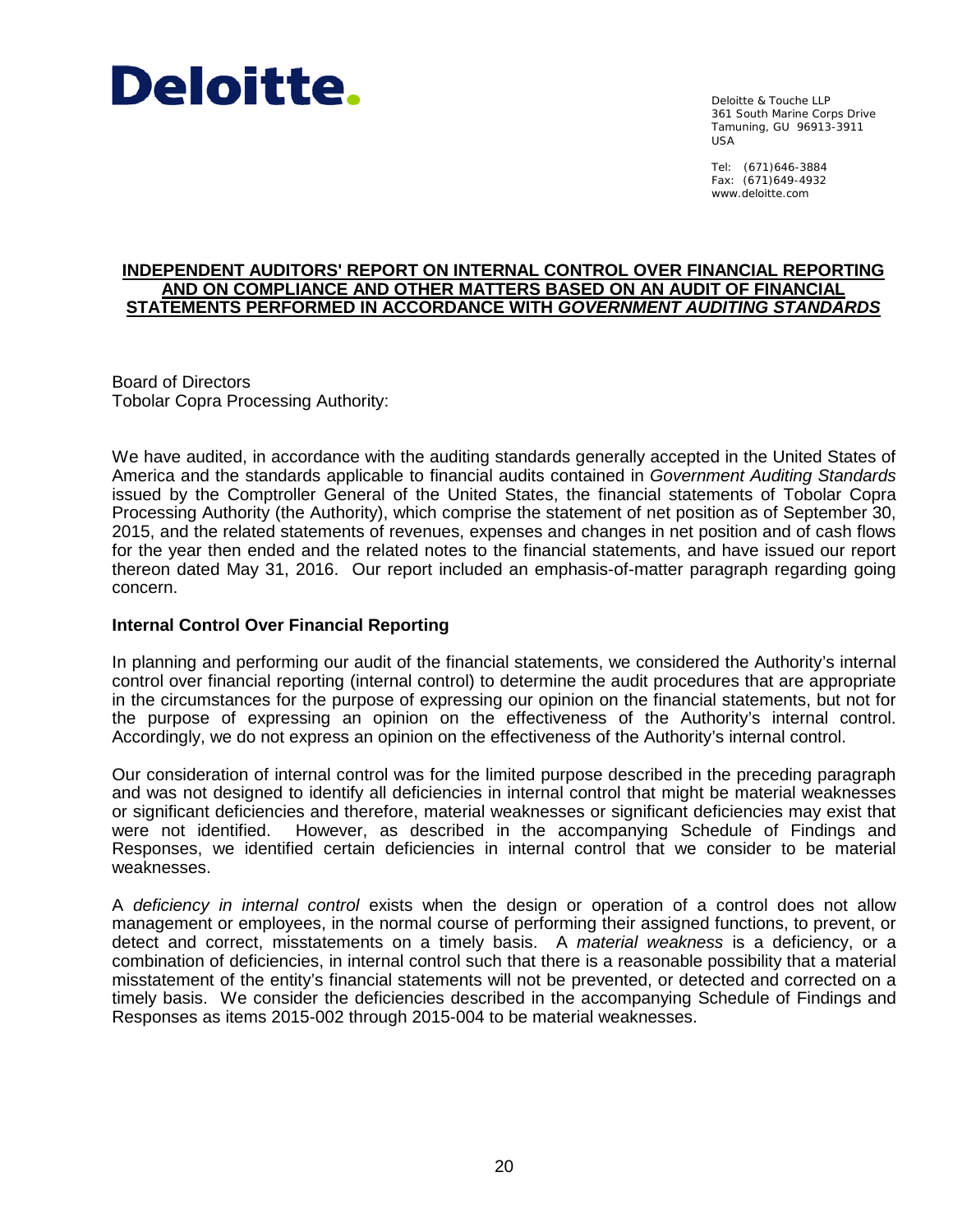# **Compliance and Other Matters**

As part of obtaining reasonable assurance about whether the Authority's financial statements are free from material misstatement, we performed tests of its compliance with certain provisions of laws, regulations, contracts, and grant agreements, noncompliance with which could have a direct and material effect on the determination of financial statement amounts. However, providing an opinion on compliance with those provisions was not an objective of our audit, and accordingly, we do not express such an opinion. The results of our tests disclosed instances of noncompliance or other matters that are required to be reported under *Government Auditing Standards* and which are described in the accompanying Schedule of Findings and Responses as item 2015-001.

# **The Authority's Responses to Findings**

The Authority's responses to the findings identified in our audit are described in the accompanying Schedule of Findings and Responses. The Authority's responses were not subjected to the auditing procedures applied in the audit of the financial statements and, accordingly, we express no opinion on them.

# **Purpose of this Report**

The purpose of this report is solely to describe the scope of our testing of internal control and compliance and the result of that testing, and not to provide an opinion on the effectiveness of the Authority's internal control or on compliance. This report is an integral part of an audit performed in accordance with *Government Auditing Standards* in considering the Authority's internal control and compliance. Accordingly, this communication is not suitable for any other purpose.

 $0$  if Harlell

May 31, 2016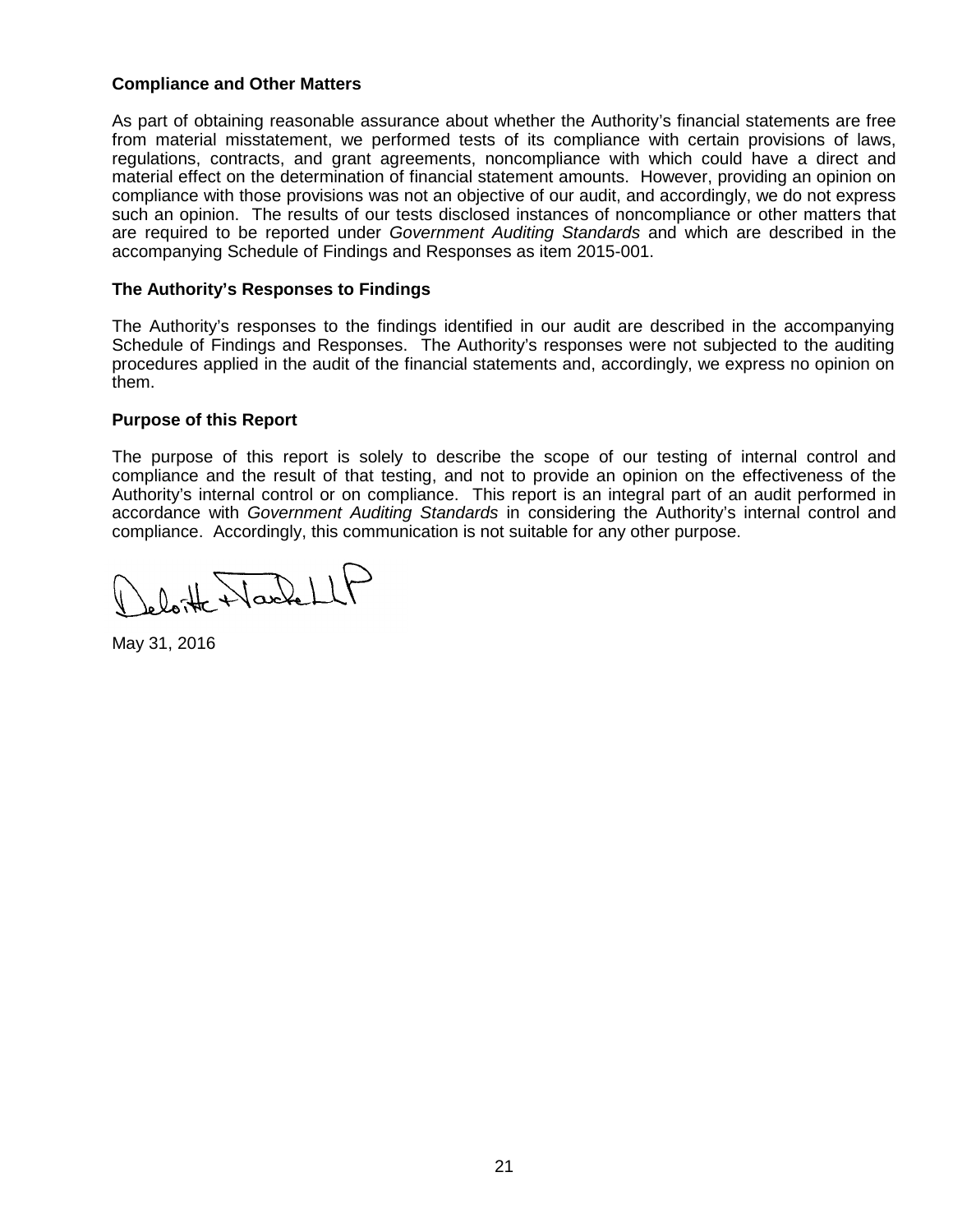Schedule of Findings and Responses Year Ended September 30, 2015

Local Noncompliance

Finding No. 2015-001

Criteria: RepMar's Procurement Code states the following:

- (a) Section 124 unless otherwise authorized by law, all Government contracts shall be awarded by competitive sealed bidding.
- (b) Section 127 procurement of goods and services not exceeding \$25,000 may be made in accordance with small purchase procedures promulgated by RepMar's Policy Office. Small purchase procedures are those relatively simple and informal methods for securing services, supplies, or other property that do not cost more than \$25,000. RepMar's Ministry of Finance has previously declared that if small purchase procedures are used, price or rate quotations shall be obtained from an adequate number of qualified sources.
- (c) Section 128 a contract may be awarded for a supply, service, or construction item without competition when it is determined in writing that there is only one source for the required supply, service, or construction item.

Condition: RepMar requires that procurement actions of goods and services provide full and open competition and compliance with this provision should be appropriately documented in the procurement files. For the following items below, supporting documentation was inadequate to evidence the procurement process:

| <b>Items Description</b>                          | Amount   | <b>Comment</b>                                   |
|---------------------------------------------------|----------|--------------------------------------------------|
| Repair of Tobolar ship, dry docking at Fiji       | \$18,948 | Price quotations from vendors were not available |
| Hyundai H-100 Flat Bed Truck                      | \$23,500 | Invoice from selected supplier was not available |
| Electrical materials for Woja Refinery            | \$21,629 | Price quotations from vendors were not available |
| 200 pcs metalplast roofing                        | \$11,250 | Price quotations from vendors were not available |
| Mix concrete cement for weighing scale<br>project | \$3,000  | Price quotations from vendors were not available |
| Fuel for Tobolar ship from Fiji                   | \$17,314 | Price quotations from vendors were not available |
| Purchase of boat from General Manager             | \$9,500  | Price quotations from vendors were not available |

In addition, the following credit card transactions were not evidenced by supporting documents such as adequate quotations, receipts and invoices from the selected supplier:

| <b>Items Description</b>                   | Amount  | <b>Note</b>                          |
|--------------------------------------------|---------|--------------------------------------|
| Various credit card charges on Tobolar     |         |                                      |
| dry docking to Fiji                        | \$6.565 | Drydock cost                         |
| Various expenses on repair of boat to Fiji | \$3,928 | Drydock cost                         |
| Credit card charges related to materials   |         |                                      |
| purchased in Fiji for repair               | \$6,318 | Drydock cost                         |
| Various credit card charges for June and   |         |                                      |
| July on dry docking to Fiji                |         | \$3,165   Recorded as travel expense |

Procurement procedures for the above items do not appear to have been followed.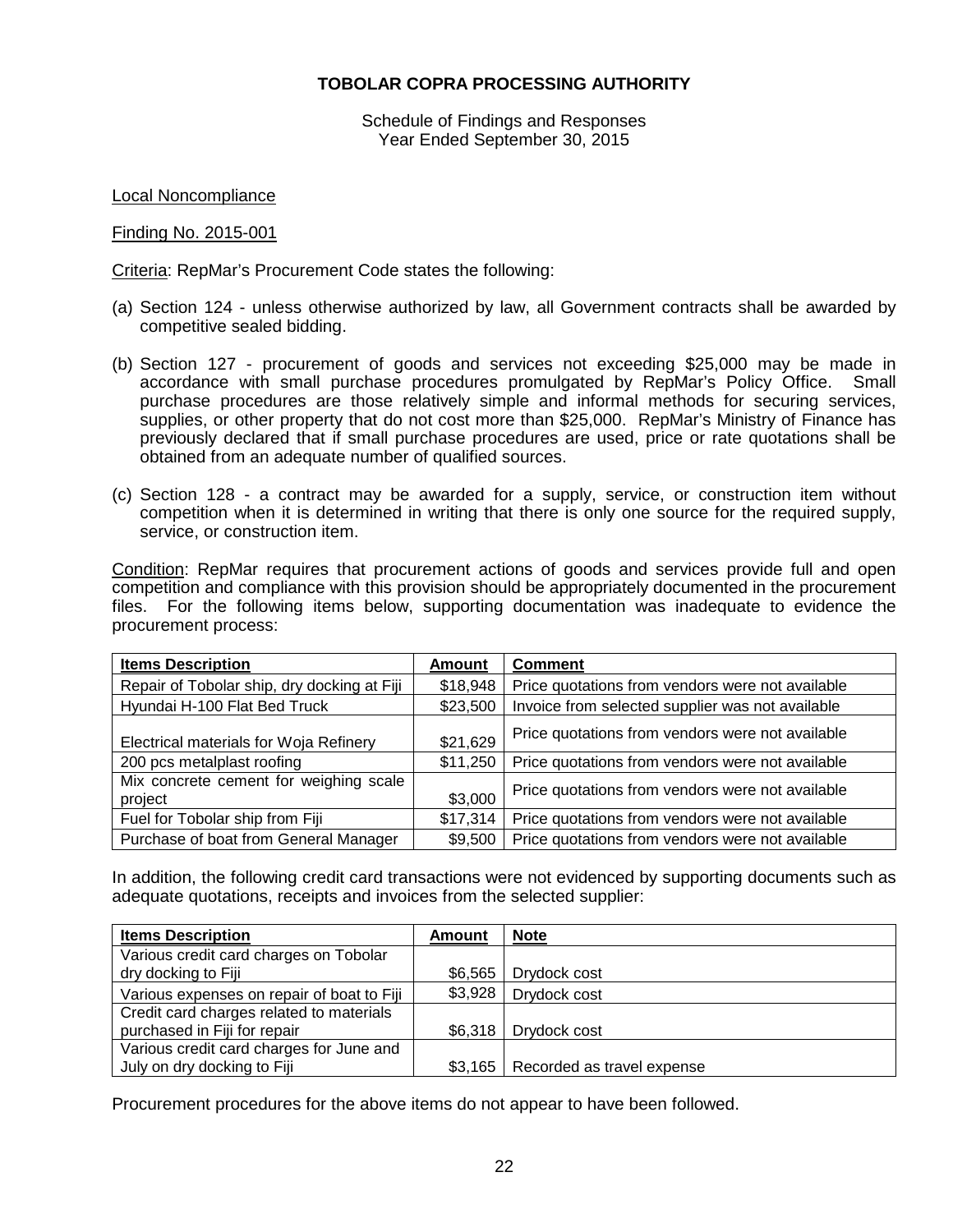Schedule of Findings and Responses, Continued Year Ended September 30, 2015

### Local Noncompliance

### Finding No. 2015-001

Cause: The cause of the above condition is the lack of adequate internal control policies and procedures requiring documentation of procurement procedures to support compliance with RepMar's Procurement Code.

Effect: The effect of the above condition is noncompliance with RepMar's Procurement Code.

Recommendation: We recommend that management establish adequate internal control policies and procedures to conform with RepMar's Procurement Code.

Prior Year Status: The lack of compliance with RepMar's Procurement Code was reported as a finding in the audits of the Authority for fiscal years 2011 through 2014.

Auditee Response and Corrective Action Plan: Management will ensure that proposed projects will undergo bidding and that contracts will be awarded through competitive bids and adequate supporting documentations are in place. For ensuing projects, management will ensure compliance with RepMar's Procurement Code specifically Section 124, 127 and 128. Management agrees with comment and recommendation that establishment of internal control policies and procedures are required to document procurement procedures to support compliance with the Code.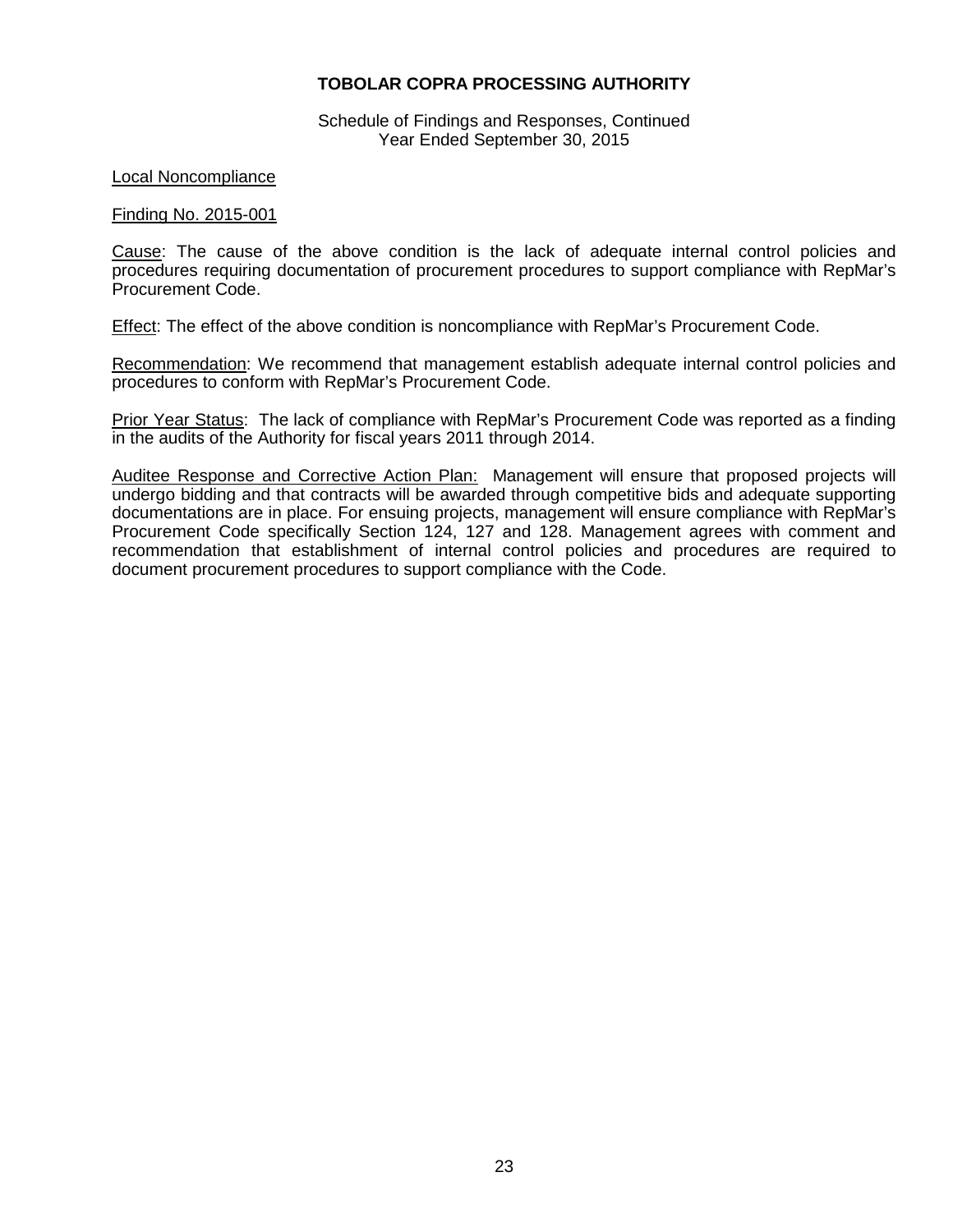Schedule of Findings and Responses, Continued Year Ended September 30, 2015

## Accounts Receivable

### Finding No. 2015-002

Criteria: The aged accounts receivable subsidiary ledger should be monitored and used for credit control purposes.

Condition: Of gross receivables of \$561,908, 66% or \$373,073 are aged beyond 90 days. In addition, delays in collection of 30 days or more from current customers were noted. Regular reconciliations of customer sub-ledger accounts were not performed during the year. As of September 30, 2015, the Authority recorded an allowance for uncollectible accounts of \$368,024.

Cause: This cause of the above condition is due to a lack of extensive collection efforts throughout the year and a lack of policies and procedures requiring periodic account reconciliation.

Effect: The effect of the above condition is that potential misstatements could occur and not be timely detected.

Recommendation: We recommend that management require periodic review and reconciliation of accounts receivable. In addition, we recommend that collection procedures be implemented, on-going status meetings organized and collection targets established.

Prior Year Status: The lack of internal control over monitoring of accounts receivable was reported as a finding in the audits of the Authority for fiscal years 2008 through 2014.

Auditee Response and Corrective Action Plan: TCPA's management agrees that there should be a process in place to regularly review receivable balances and write off those that are uncollectible. Management is to set procedures to periodically review the aged receivables and write off those we believe we cannot collect.

For ensuing periods, we will ensure timely recording of sales and properly manage accounts receivable. Collection efforts will be extensively pursued for outstanding accounts and reconciliation of customer balances will be properly maintained. We will also evaluate the credit worthiness of our customers and those not in compliance with agreed credit terms will be acted upon accordingly. We will perform regular reconciliation of customer balances to ensure proper application of payments and correctness of aging schedules.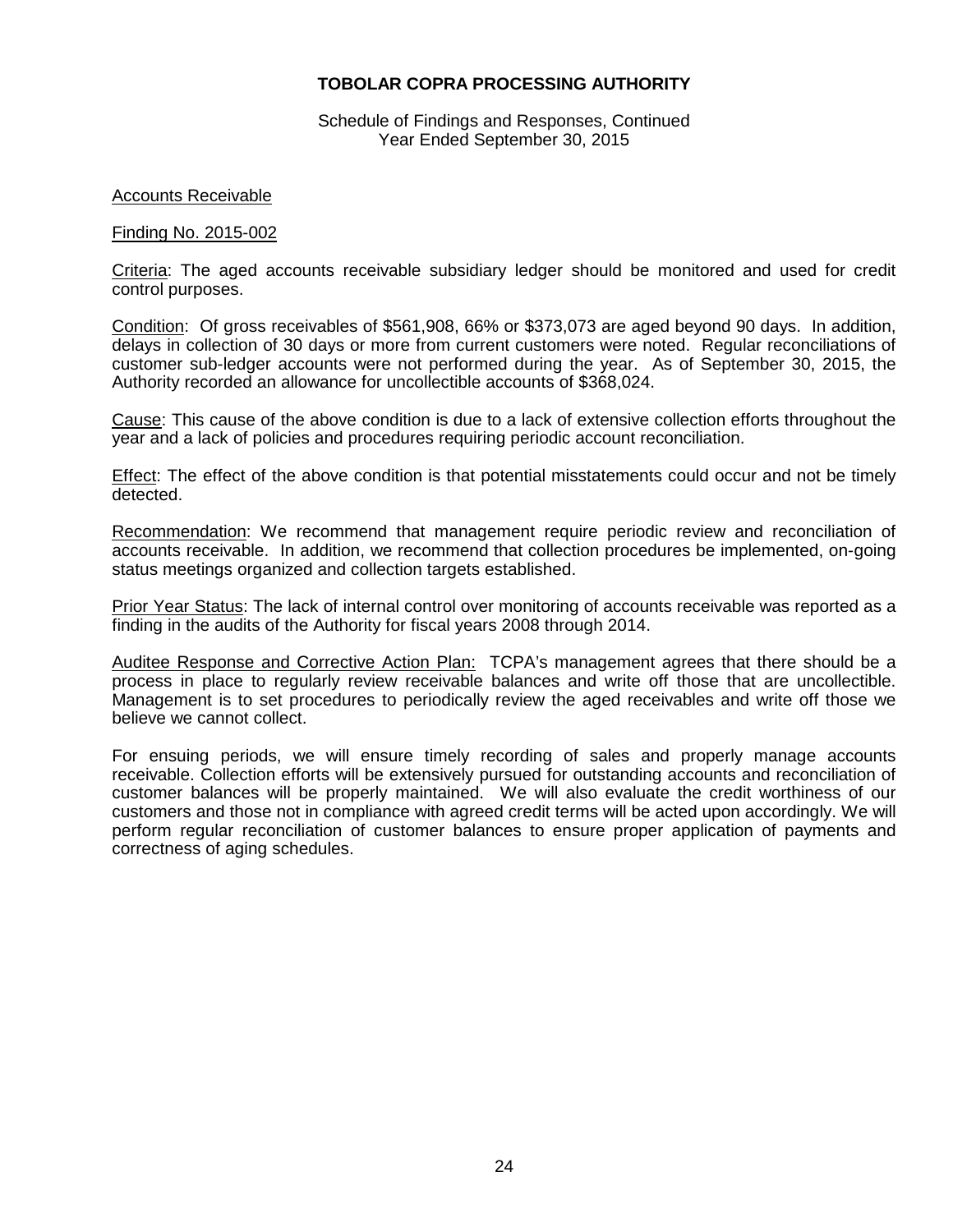Schedule of Findings and Responses, Continued Year Ended September 30, 2015

## Accounts Payables

### Finding No. 2015-003

Criteria: Accounts payable balances should be reconciled against the subsidiary ledger (SL) and vendor statements. Timely reconciliations of recorded payables and its SL against vendor statements should occur throughout the year.

Condition: As of September 30, 2015, TCPA recorded \$20,014 in unidentified dummy accounts from prior year balances. Of ten payables tested, two suppliers with long outstanding balances and no subsequent payment were reversed and credited to other income. Two reflected partial subsequent payments, but could not otherwise validated since invoices from prior years were missing.

Cause: The cause of the above condition is due to a lack of monitoring invoices and payments against vendor statements throughout the year and a lack of policies and procedures requiring period account reconciliation.

Effect: The effect of the above condition is a possible misstatement of account payables and accrued liabilities would not be timely detected. Non-accrual of expenses was corrected through proposed audit adiustments.

Recommendation: We recommend that management establish policies and procedures requiring periodic review and reconciliation of accounts payable to eliminate or minimize the existence of unidentified, dummy accounts and long outstanding payables.

Prior Year Status: The lack of internal control over accounts payable reconciliations was reported as a finding in the audit of the Authority for fiscal year 2014.

Auditee Response and Corrective Action Plan: Management intends to adopt a policy to regularly reconcile its accounts payable balances against subsidiary ledger and vendor statements. This is to ensure correctness of balances that is useful in scheduling payments and monitoring unpaid balances.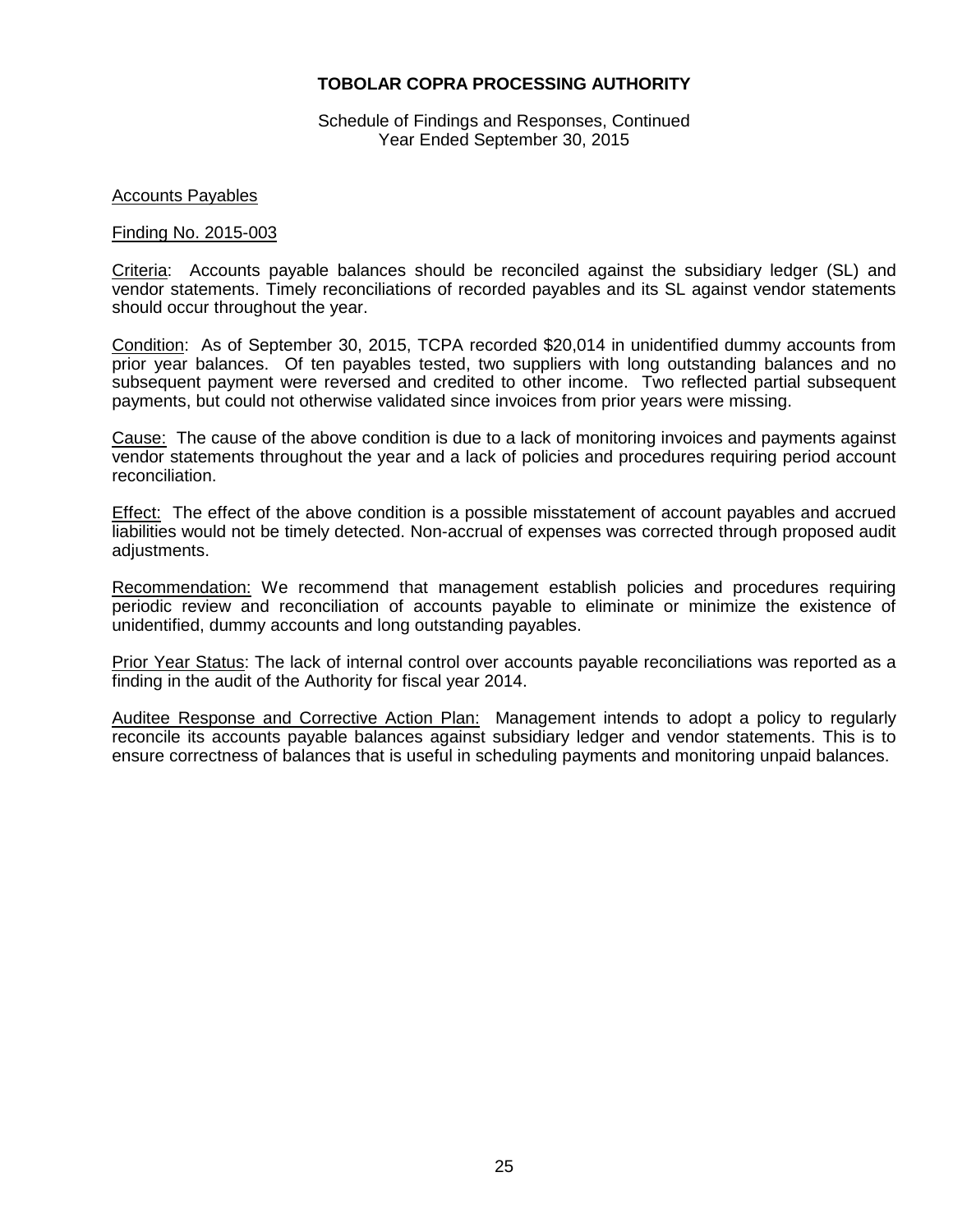Schedule of Findings and Responses, Continued Year Ended September 30, 2015

## Cost of Goods Sold

### Finding No. 2015-004

Criteria: Adequate internal control policies and procedures should be established requiring that cost of goods sold be accurately supported, identified, recorded, and paid.

Condition: Of 75 cost of goods sold tested, the following variances were noted in copra purchase summary reports:

|                |         |              | <b>Paid Purchases</b> |             |                 |
|----------------|---------|--------------|-----------------------|-------------|-----------------|
|                |         | Check        | per Supporting        | Cash        | Unreturned      |
| No.            | Check # | Amount       | <b>Tickets</b>        | Returned    | <u>Cash</u>     |
| 1              | 28638   | \$<br>45,000 | \$<br>785             | S<br>39,879 | \$4,336         |
| $\overline{2}$ | 28414   | 40,000       | 28,721                | 10,888      | 391             |
| 3              | 28417   | 40,000       | 25,001                | 14,767      | 232             |
| $\overline{4}$ | 28413   | 100,000      | 53,458                | 46,515      | 27              |
| 5              | 28416   | 100,000      | 99,767                | 158         | 75              |
| 6              | 797     | 100,000      | 56,516                | 40,893      | 2,592           |
| $\overline{7}$ | 28452/  |              |                       |             |                 |
|                | 28461   | 50,000       | 49,558                |             | 435             |
| 8              | 810     | 50,000       | 42,568                | 7,328       | 103             |
| 9              | 812     | 100,000      | 91,663                | 8,117       | 221             |
| 10             | 923     | 45,000       | 44,434                | 172         | 394             |
|                |         | \$670,000    | \$492,471             | \$168,724   | \$ <u>8,805</u> |
|                |         |              |                       |             |                 |

The Authority's practice is to record cash shortages/unreturned cash as a miscellaneous expense. Also, certain copra purchase reports did not contain signatures evidencing that independent review occurred.

Cause: The cause of the above condition is the lack of established policies and procedures that require that cost of goods sold be accurately supported, identified, recorded and paid.

Effect: The effect of the above condition is a possible misstatement of cost of goods sold and an increased risk of fraud or cash theft.

Recommendation: We recommend management establish clear policies and procedures requiring that all cash returned be deposited within the next banking day and validated deposit slips together with cash receipts be arranged and kept in file. In addition, management should implement internal control over unreturned cash/cash shortages and ensure policies are applied throughout the process to minimize risk of fraud. Furthermore, we recommend that the Authority require review of the classification of cost of goods sold.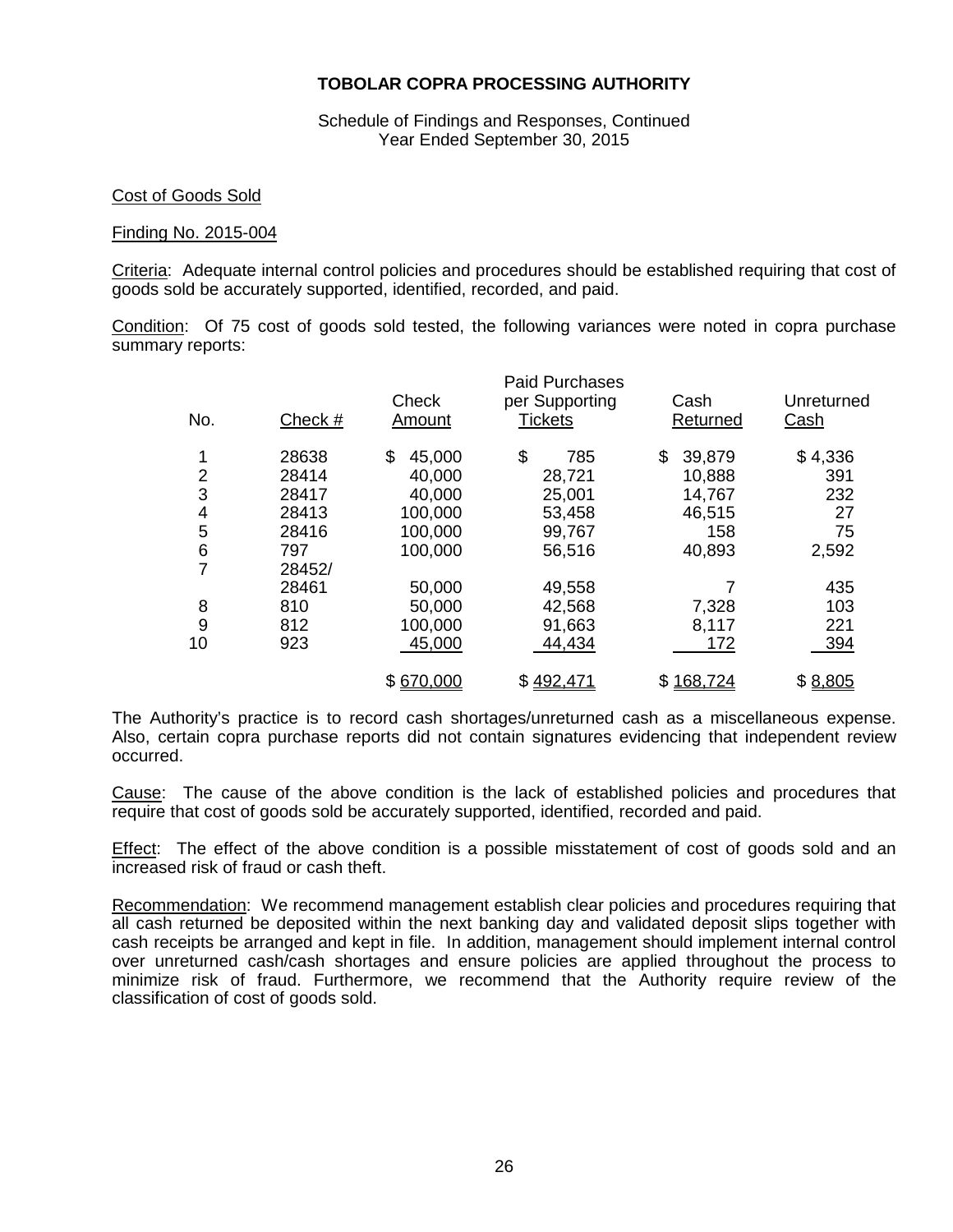Schedule of Findings and Responses, Continued Year Ended September 30, 2015

Cost of Goods Sold

## Finding No. 2015-004, Continued

Prior Year Status: The lack of internal control over cost of goods sold was reported as a finding in the audit of the Authority for fiscal year 2014.

Auditee Response and Corrective Action Plan: We agree with the auditors' comments and recommendations. Management will ensure that proper and complete documentation be maintained to support recorded transactions specifically those pertaining to expenses and cost of goods sold. We will secure each of the concerned personnel their conformance on the outer island trip reports to ensure correctness of data reported. Management will ensure that cash returned from outer island boat trip operations are deposited on the next banking day with validated deposit slips and require such documents together with the official receipts be properly maintained on file. On cash shortages, it has been a practice to let personnel be accountable for it.